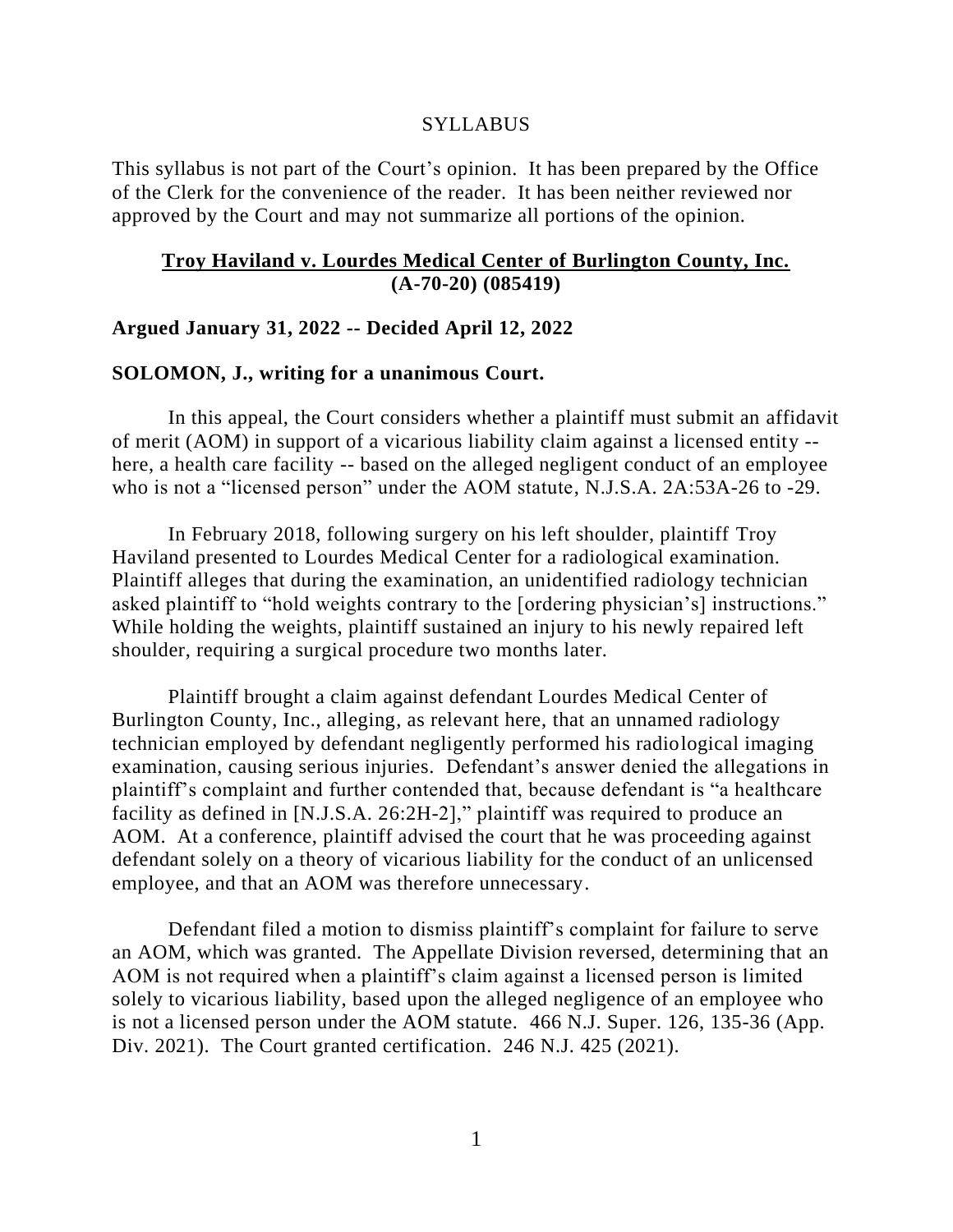**HELD:** The AOM statute does not require submission of an AOM to support a vicarious liability claim against a licensed health care facility based only on the conduct of its non-licensed employee.

1. The AOM statute requires plaintiffs in professional negligence actions to provide an affidavit from an appropriate licensed professional attesting to the merit of the plaintiffs' claims. The statute explicitly limits the term "licensed person" to the individuals and entities listed in N.J.S.A. 2A:53A-26. Failure to submit the required affidavit "shall be deemed a failure to state a cause of action" and may result in dismissal of an otherwise meritorious claim. N.J.S.A. 2A:53A-29. Although defendant is a "licensed person" under the statute, plaintiff does not claim that defendant was professionally negligent, but rather claims only that defendant was vicariously liable for the negligent acts of its unlicensed employee. (pp. 9-12)

2. Under the doctrine of respondeat superior, an employer will be held vicariously liable for the negligence of an employee causing injuries to third parties if, at the time of the occurrence, the employee was acting within the scope of his or her employment. This case poses the question of whether an AOM is required to maintain a negligence claim premised solely on a theory of respondeat superior for the alleged conduct of a technician who is not a "licensed person" under the AOM statute. Although the Court has not previously addressed that precise legal question, the Appellate Division has found that vicarious liability claims are tethered to the AOM requirements as to the alleged employee, not the employer. See Borough of Berlin v. Remington & Vernick Eng'rs, 337 N.J. Super. 590, 593 (App. Div. 2001); Shamrock Lacrosse, Inc. v. Klehr, Harrison, Harvey, Branzburg & Ellers, LLP, 416 N.J. Super. 1 (App. Div. 2010). In McCormick v. State, the Appellate Division recognized that an AOM is required only "when the plaintiff's claim of vicarious liability hinges upon allegations of deviation from professional standards of care by licensed individuals who worked for the named defendant." 446 N.J. Super. 603, 615 (App. Div. 2016) (emphasis added). Thus, even though the State is not a "licensed person" under the AOM statute, an AOM was required to assert against the State a claim for vicarious liability hinging upon the alleged deviation from professional standards of care by prison medical staff because those employees were "licensed persons" under the statute. Id. at 609-13. (pp. 12-17)

3. Under the plain language of N.J.S.A. 2A:53A-27, the AOM requirement applies only where (1) a plaintiff's claim is for personal injuries, wrongful death, or property damages, (2) the personal injuries, wrongful death, or property damages result from an alleged act of malpractice or negligence, and (3) the alleged act of malpractice or negligence is carried out by a licensed person in the course of practicing the person's profession. In this case, both the first and second requirements of the statute apply to plaintiff's claim: he alleges that defendant's employee caused him serious personal injuries by "deviat[ing] from accepted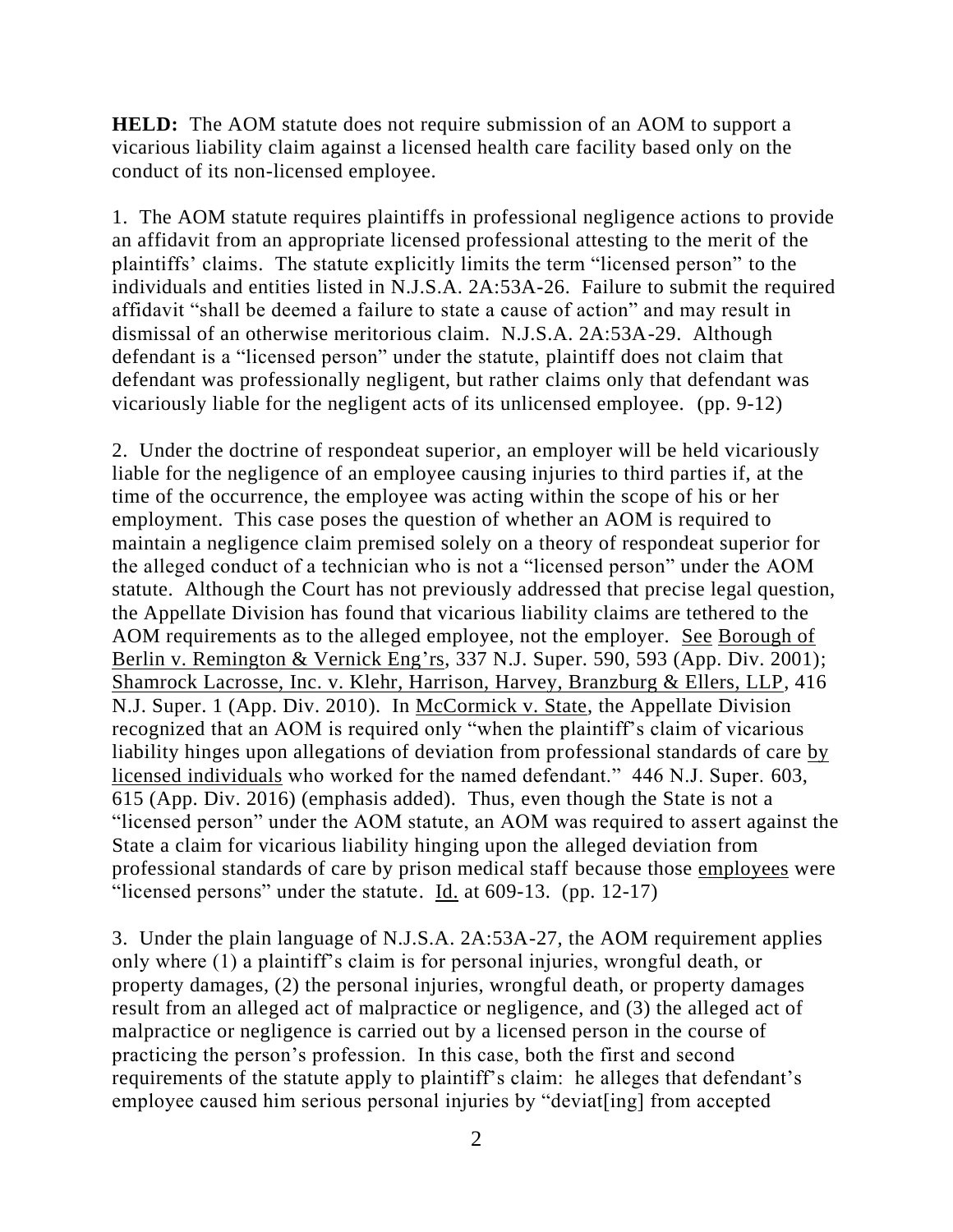standards of medical care." However, plaintiff's vicarious liability claim against defendant does not satisfy the AOM statute's third element because the alleged act of "malpractice or negligence" was not committed by a "licensed person." This reading accords with the Appellate Division cases that focused "on the nature of the underlying conduct responsible for the plaintiffs' injuries." See McCormick, 446 N.J. Super. at 615. It is also consistent with the AOM statute's legislative history, namely its initial limitation to nine individual professions and later expansions to include other professions, but not that of "radiology technician." (pp. 17-19)

4. The Court stresses that, if plaintiff had raised any direct claims against the hospital for negligent hiring, training, or supervision of the non-licensed employee, those claims would have been properly dismissed for failure to provide a timely AOM. But plaintiff's purely vicarious claim may go forward. The Court further notes that, although plaintiff may pursue his claim without submission of an AOM from a licensed expert, the holding in this case in no way relieves him of the burden of demonstrating the technician's professional negligence at trial. Plaintiff must present expert testimony to aid the jury in understanding both how the technician's actions deviated from accepted standards of medical care for a radiology technician and how that deviation proximately caused plaintiff's alleged injury. (pp. 20-21)

# **AFFIRMED and REMANDED to the trial court.**

**CHIEF JUSTICE RABNER and JUSTICES ALBIN, PATTERSON, and PIERRE-LOUIS join in JUSTICE SOLOMON's opinion. JUDGE FUENTES (temporarily assigned) did not participate.**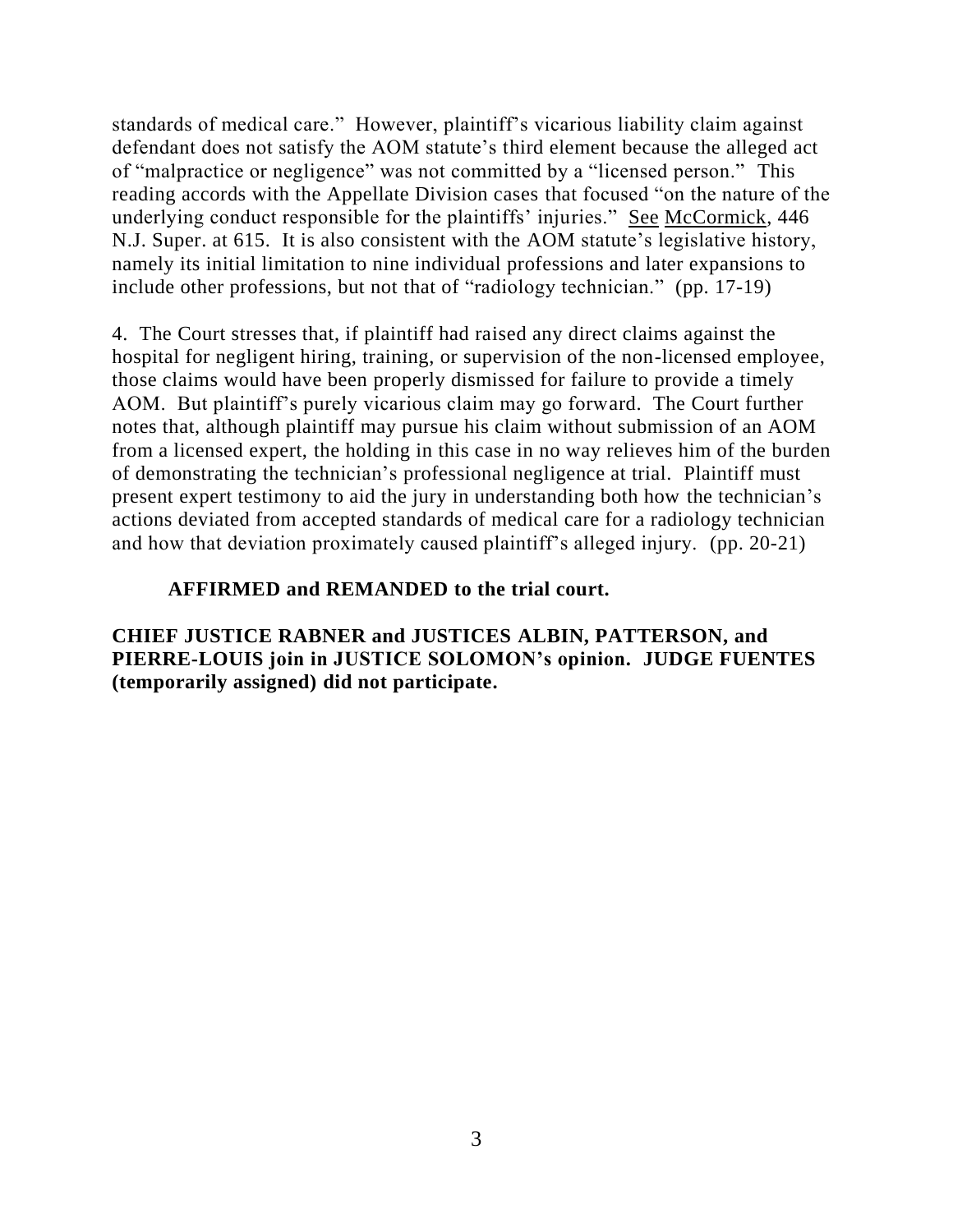### SUPREME COURT OF NEW JERSEY

A-70 September Term 2020

# 085419

Troy Haviland,

Plaintiff-Respondent,

v.

Lourdes Medical Center of Burlington County, Inc.,<sup>1</sup>

Defendant-Appellant.

On certification to the Superior Court, Appellate Division, whose opinion is reported at 466 N.J. Super. 126 (App. Div. 2021).

| Argued           | Decided        |  |
|------------------|----------------|--|
| January 31, 2022 | April 12, 2022 |  |

Jennifer B. Barr argued the cause for appellant (Cooper Levenson, attorneys; Sharon K. Galpern (Stahl & DeLaurentis), on the brief).

Michael J. Weiss argued the cause for respondent (Law Offices of Michael J. Weiss, attorneys; Michael J. Weiss, on the brief).

Kayla Elizabeth Rowe argued the cause for amicus curiae New Jersey Civil Justice Institute (Rowe Law, attorneys; Kayla Elizabeth Rowe, of counsel and on the brief).

<sup>&</sup>lt;sup>1</sup> Improperly pled as Lourdes Medical Center at Burlington, Department of Radiology and Imaging and/or Lourdes Health System, j/s/a.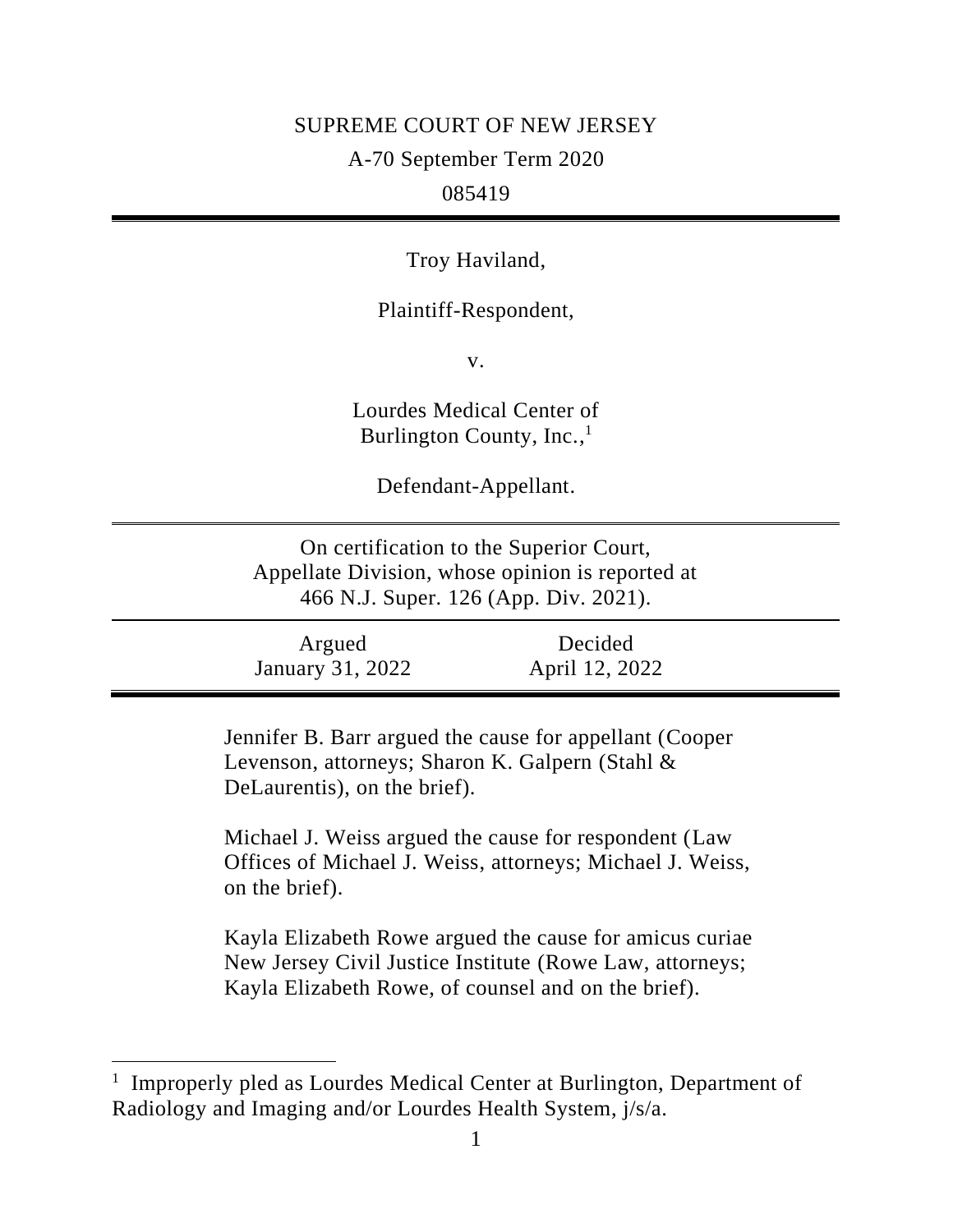Anthony Argiropoulos argued the cause for amicus curiae New Jersey Doctor-Patient Alliance (Epstein Becker & Green, attorneys; Anthony Argiropoulos and William Gibson, of counsel and on the brief).

Christina Vassiliou Harvey argued the cause for amicus curiae New Jersey Association for Justice (Lomurro, Munson, Comer, Brown & Schottland, attorneys; Abbott S. Brown and Jonathan H. Lomurro, of counsel, and Christina Vassiliou Harvey, of counsel and on the brief).

Philip S. Goldberg submitted a brief on behalf of amici curiae American Medical Association and Medical Society of New Jersey (Shook, Hardy & Bacon, attorneys; Philip S. Goldberg, on the brief).

JUSTICE SOLOMON delivered the opinion of the Court.

The Affidavit of Merit (AOM) statute, N.J.S.A. 2A:53A-26 to -29, requires a plaintiff bringing a malpractice or a negligence claim against a "licensed person" to submit an AOM by an appropriately licensed person stating that there is a reasonable probability that the claim is meritorious. In this appeal, we consider whether a plaintiff must submit an AOM in support of a vicarious liability claim against a licensed entity, based on the alleged negligent conduct of an employee who is not a "licensed person" under the AOM statute. We conclude that, under the facts of this case, a plaintiff has no such obligation.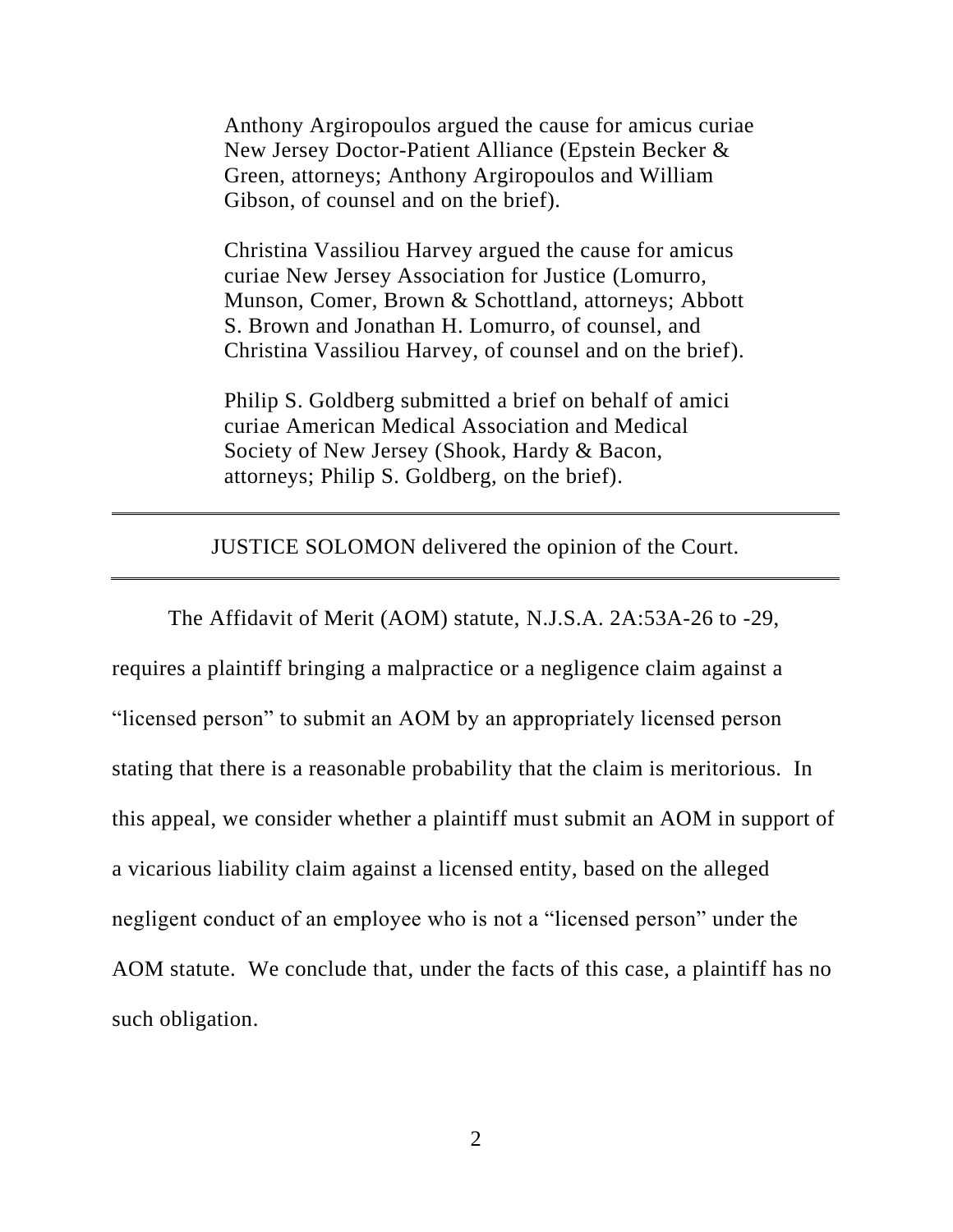Plaintiff Troy Haviland brought a claim against defendant Lourdes Medical Center of Burlington County, Inc., alleging that an unnamed radiology technician employed by defendant negligently performed his radiological imaging examination,<sup>2</sup> causing serious injuries. As a health care facility, defendant qualifies as a "licensed person" under the AOM statute, N.J.S.A. 2A:53A-26(j), and therefore asserted that plaintiff was required to serve an AOM in support of his claim against defendant.

The trial court granted defendant's motion to dismiss plaintiff's complaint for failure to submit an AOM. In a published decision, the Appellate Division reversed, concluding that an AOM is not required when a plaintiff's claim against a "licensed person" is limited to vicarious liability for the alleged negligence of an employee who is not a "licensed person" under the AOM statute. Haviland v. Lourdes Med. Ctr. of Burlington Cty., Inc., 466 N.J. Super. 126, 135-36 (App. Div. 2021).

We now affirm the thoughtful and well-reasoned opinion of the Appellate Division. Specifically, we hold that the AOM statute does not

<sup>&</sup>lt;sup>2</sup> The limited record on appeal does not indicate what type of radiological examination was performed on plaintiff. In general, diagnostic radiology exams use imaging technology to depict internal bodily structures and allow health care providers to diagnose and treat disease and injury. Nat'l Libr. of Med., Imaging and Radiology, Medline Plus, https://medlineplus.gov/ency/ article/007451.htm (last updated Feb. 18, 2022).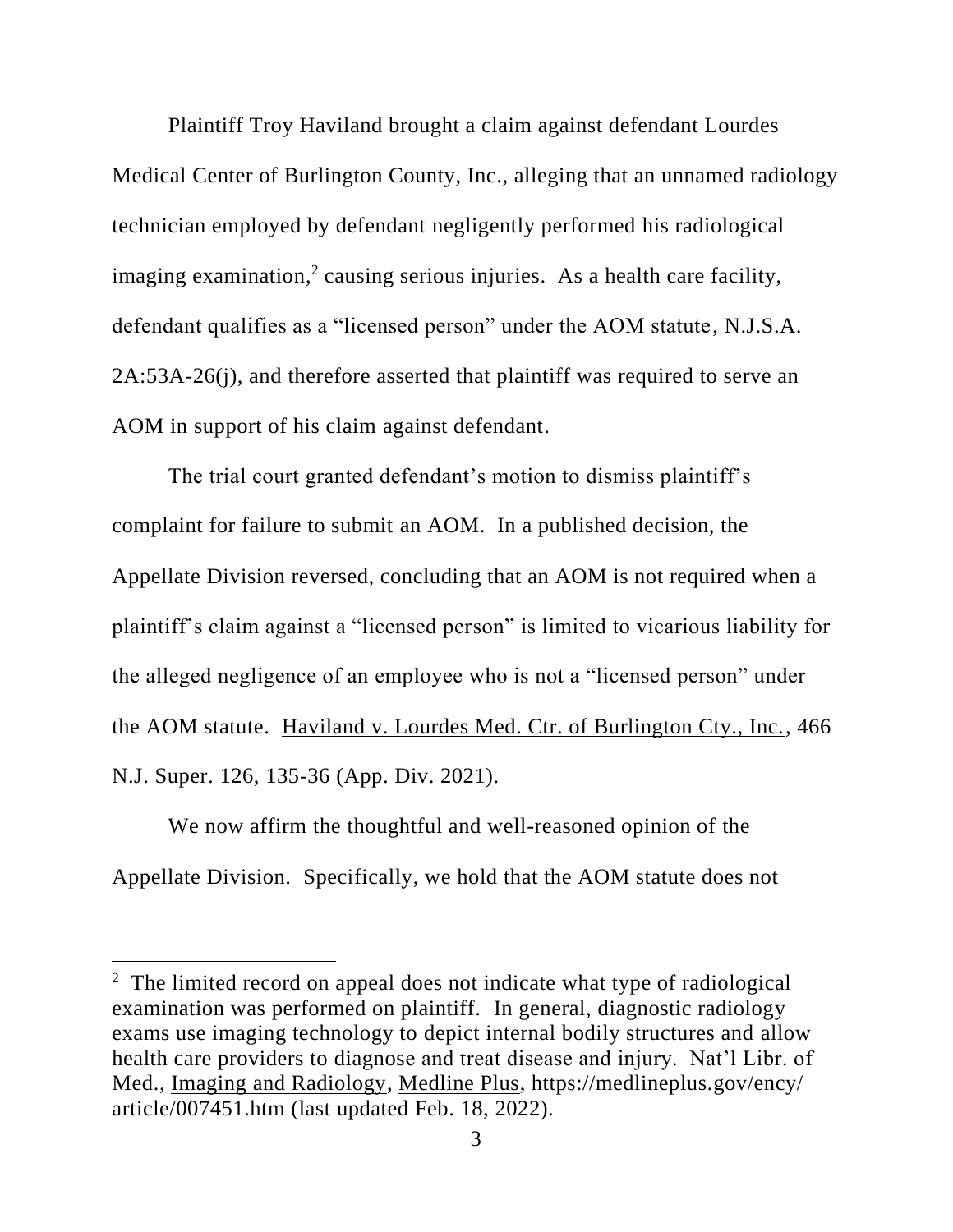require submission of an AOM to support a vicarious liability claim against a licensed health care facility based only on the conduct of its non-licensed employee. Plaintiff's vicarious liability claim does not implicate Lourdes Medical Center's standard of care and therefore falls outside the intended scope of the AOM statute. Accordingly, we remand to the trial court for further proceedings.

### I.

We derive the following facts from the limited record before the motion judge. In February 2018, following surgery on his left shoulder, plaintiff presented to Lourdes Medical Center for a radiological examination. Plaintiff alleges that during the examination, an unidentified radiology technician (technician or "John Doe") asked plaintiff to "hold weights contrary to the [ordering physician's] instructions." While holding the weights, plaintiff sustained an injury to his newly repaired left shoulder, requiring a surgical procedure two months later.

A year later, plaintiff filed a one-count complaint alleging that John Doe and defendant were careless, negligent, and/or reckless in performing plaintiff's radiological imaging and had "deviated from accepted standards of medical care"; plaintiff also asserted that defendant was vicariously liable for the negligent acts of its "agent, servant and/or employee," John Doe.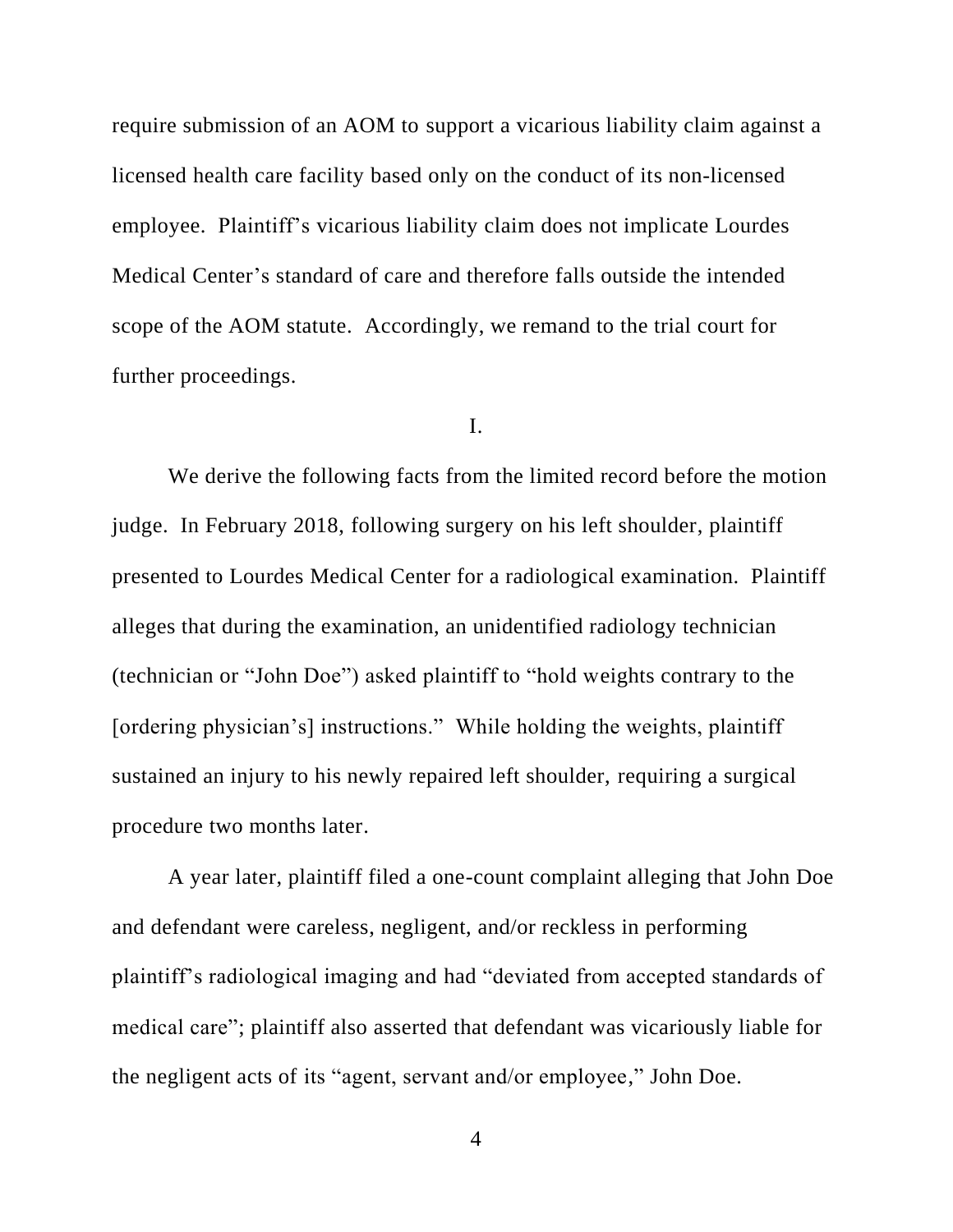Defendant's answer denied the allegations in plaintiff's complaint and further contended that, because defendant is "a healthcare facility as defined in [N.J.S.A. 26:2H-2]," plaintiff was required to "produce an [AOM] pursuant to N.J.S.A. 2A:53A-26, et seq., within sixty days." The trial court twice notified plaintiff of the need to serve an AOM on defendant, but plaintiff neither filed an AOM nor appeared at the first court-ordered case management conference, as required by Ferreira v. Rancocas Orthopedic Associates, 178 N.J. 144, 154- 55 (2003). 3 Defendant consented to a sixty-day extension of time within which to serve the AOM, pursuant to N.J.S.A. 2A:53A-27, but during the second Ferreira conference, plaintiff advised the court that he was proceeding against defendant solely on a theory of vicarious liability for the conduct of an unlicensed employee, and that an AOM was therefore unnecessary.<sup>4</sup>

Defendant subsequently filed a motion to dismiss plaintiff's complaint for failure to serve an AOM. At oral argument, plaintiff once again asserted that "[t]he requirement of an [AOM] from a like-licensed professional will not

<sup>&</sup>lt;sup>3</sup> In Ferreira, this Court mandated that a "case management conference be held within ninety days of the service of an answer in all malpractice actions," at which "the court will address all discovery issues, including whether an affidavit of merit has been served on defendant" and "whether [defendant] has any objections to the adequacy of the affidavit." 178 N.J. at 154-55.

<sup>&</sup>lt;sup>4</sup> As noted by the Appellate Division, it is unclear from the record whether the Ferreira conference was conducted on the record as the parties have not provided a transcript.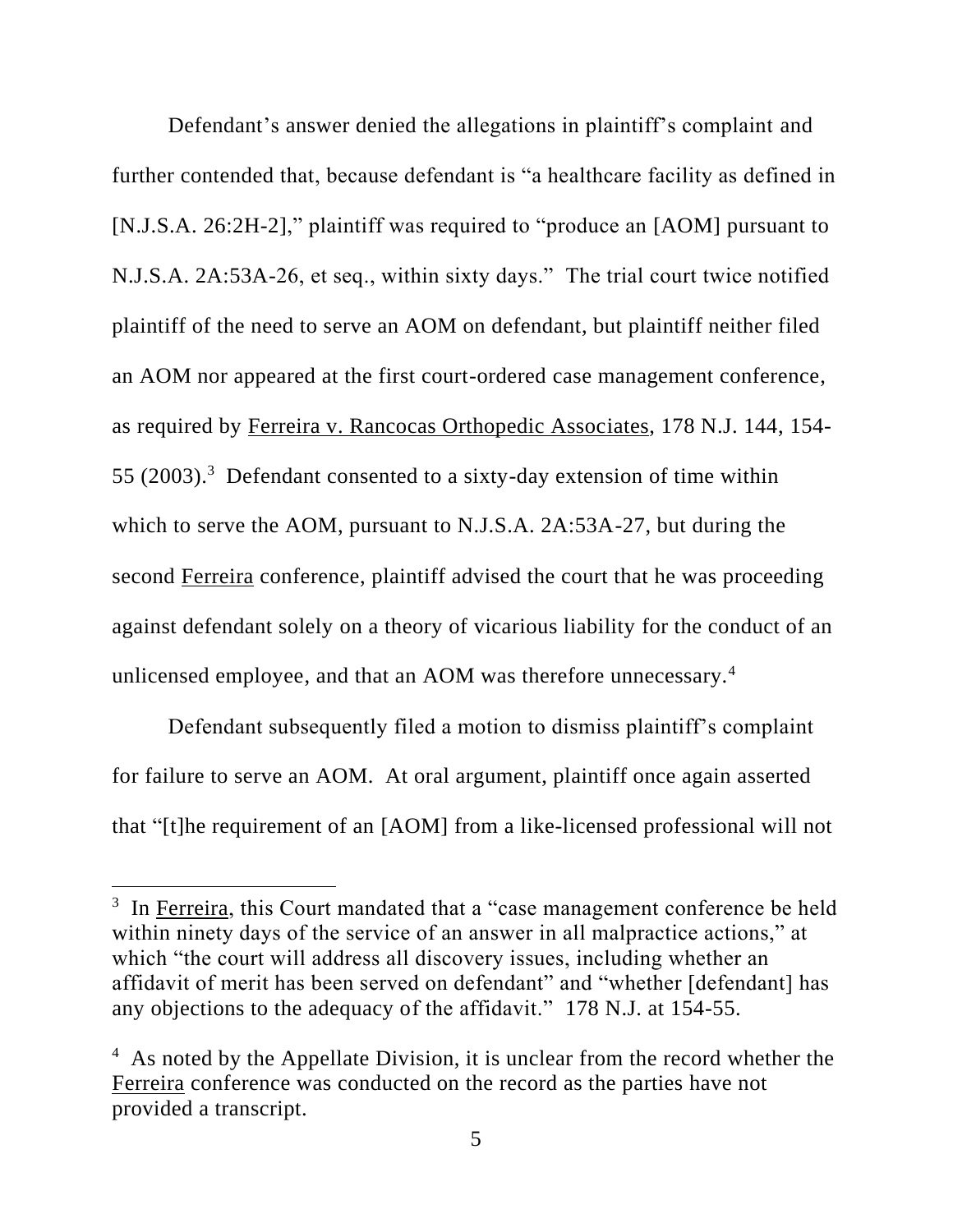apply if the plaintiff's claims are strictly confined to theories of vicarious liability or agency that do not implicate the standards of care of the defendant's profession." Although the motion judge remarked that plaintiff's argument made "logical sense," she determined that an AOM from "another radiologist"<sup>5</sup> was required to comply with the statute as interpreted in **Borough** of Berlin v. Remington & Vernick Engineers, 337 N.J. Super. 590, 593 (App. Div. 2001). Accordingly, the judge entered an order granting defendant's motion and dismissing plaintiff's complaint with prejudice for failure to serve an AOM.

Plaintiff appealed. The Appellate Division reversed in a published decision, holding that "an AOM was not required under the circumstances presented." Haviland, 466 N.J. Super. at 131. Noting that the term "licensed person" as defined in the AOM statute "is expressly limited to sixteen individual professionals, and 'a health care facility,'" the court highlighted the undisputed fact that John Doe, a radiology technician, is not a licensed person

<sup>&</sup>lt;sup>5</sup> A radiologist is a physician for whom an AOM is required under the statute. See N.J.S.A. 2A:53A-26(f). However, it is undisputed that plaintiff's radiological examination was performed by a radiology technician, who is not a "licensed person" under the AOM statute.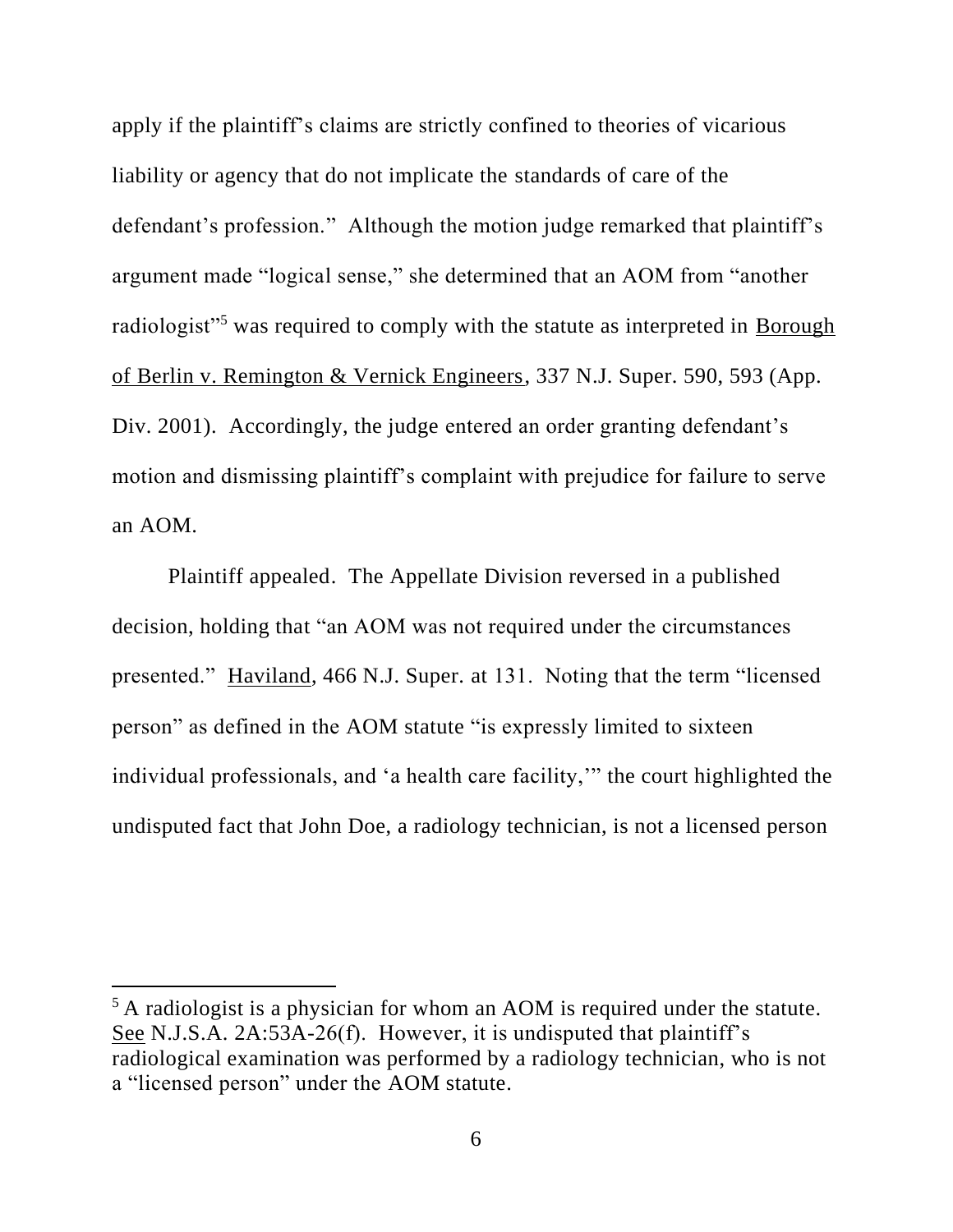under the statute.<sup>6</sup> Ibid. (quoting N.J.S.A. 2A:53A-26(j)). Although an AOM would be required to maintain direct claims of medical negligence against Lourdes Medical Center as a licensed health care facility, the court found that under the doctrine of respondeat superior, "the employer's standard of care is not directly implicated, but is imputed from that of its employee." Id. at 132. The Appellate Division thus held that an AOM is not required when a plaintiff's claim against a licensed person is limited solely to vicarious liability, based upon the alleged negligence of an employee who is not a licensed person under the AOM statute. Id. at 135-36.

We granted certification as to whether an AOM is required under the facts of this case. 246 N.J. 425 (2021). We then granted leave to appear as amici curiae to the American Medical Association (AMA) and Medical Society of New Jersey (MSNJ), filing jointly, as well as the New Jersey Civil Justice Institute (NJCJI), the New Jersey Doctor-Patient Alliance (NJDPA), and the New Jersey Association for Justice (NJAJ).

# II.

Defendant contends that the Appellate Division's decision is contrary to the plain language and legislative intent of the AOM statute. Defendant

<sup>&</sup>lt;sup>6</sup> During oral argument, plaintiff's counsel informed the motion judge that he had identified Doe but did not yet intend to amend his complaint to name the technician. Haviland, 466 N.J. Super. at 132 n.5.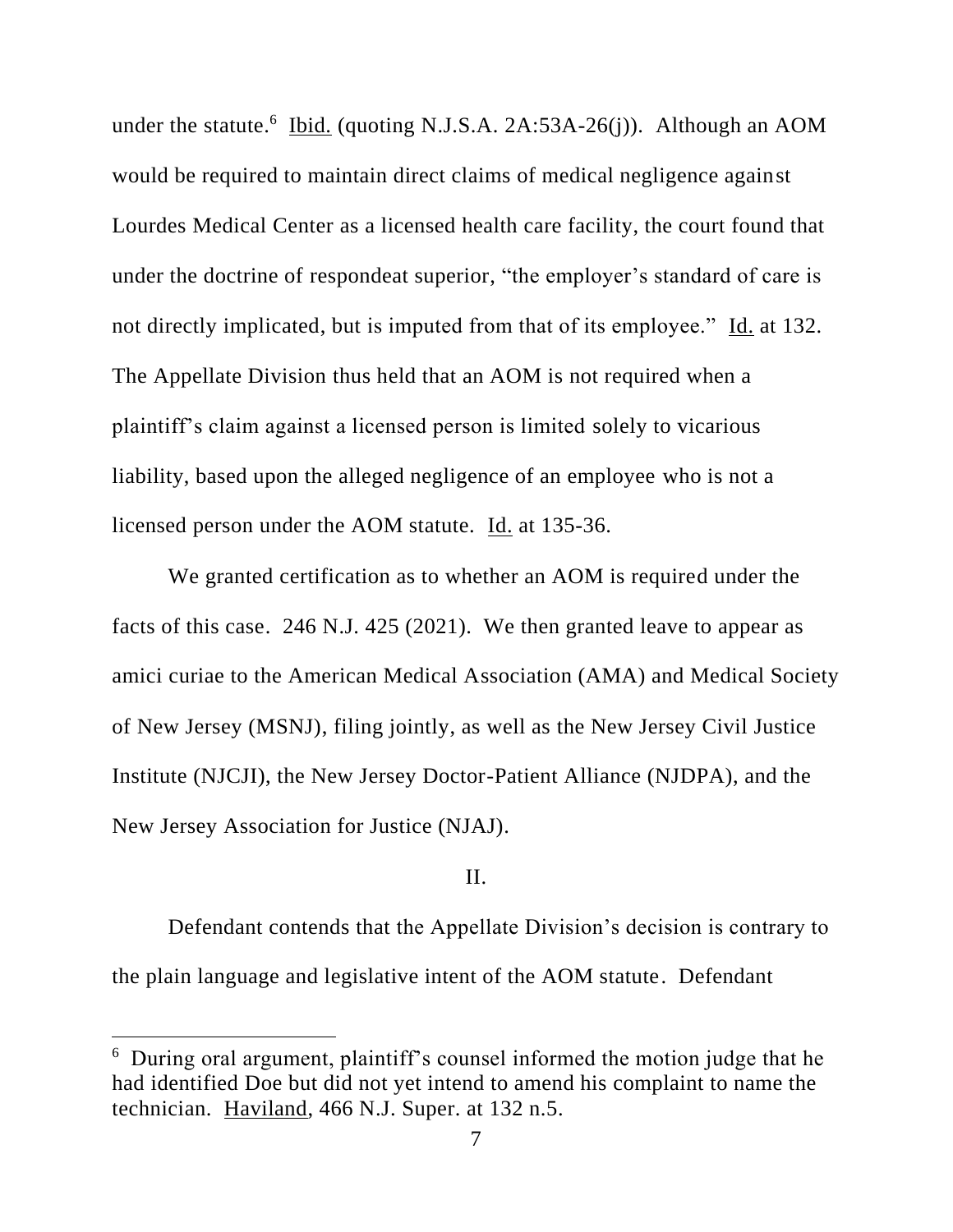submits that because a health care facility can render medical care only through its individual employees, the Legislature could not have intended that those employees must also be "licensed persons" for the AOM statute to apply. Otherwise, defendant asserts, there would have been no need for the Legislature to include a health care facility within the definition of a "licensed person" under the AOM statute. Defendant also argues that the Appellate Division's decision is at odds with the precedent set forth in Berlin, 337 N.J. Super. 590, on which the trial judge relied in dismissing plaintiff's complaint.

Amicus curiae the NJCJI echoes and supports defendant's argument that the AOM requirement "applies to any medical negligence case where a health care facility is named as a defendant." The AMA and MSNJ, filing jointly, contend that the Appellate Division's decision erroneously allows plaintiffs to circumvent the AOM statute through indirect claims, and that this loophole will discourage collaboration between physicians, technicians, and other professional support staff. Amicus the NJDPA agrees with the AMA and MSNJ's position.

Plaintiff and amicus curiae NJAJ argue that the Appellate Division's decision is consistent with both the statutory language of the AOM statute and existing case law. Plaintiff contends that defendant's "strained reading" of the statute would require an AOM in every case where a plaintiff seeks to hold a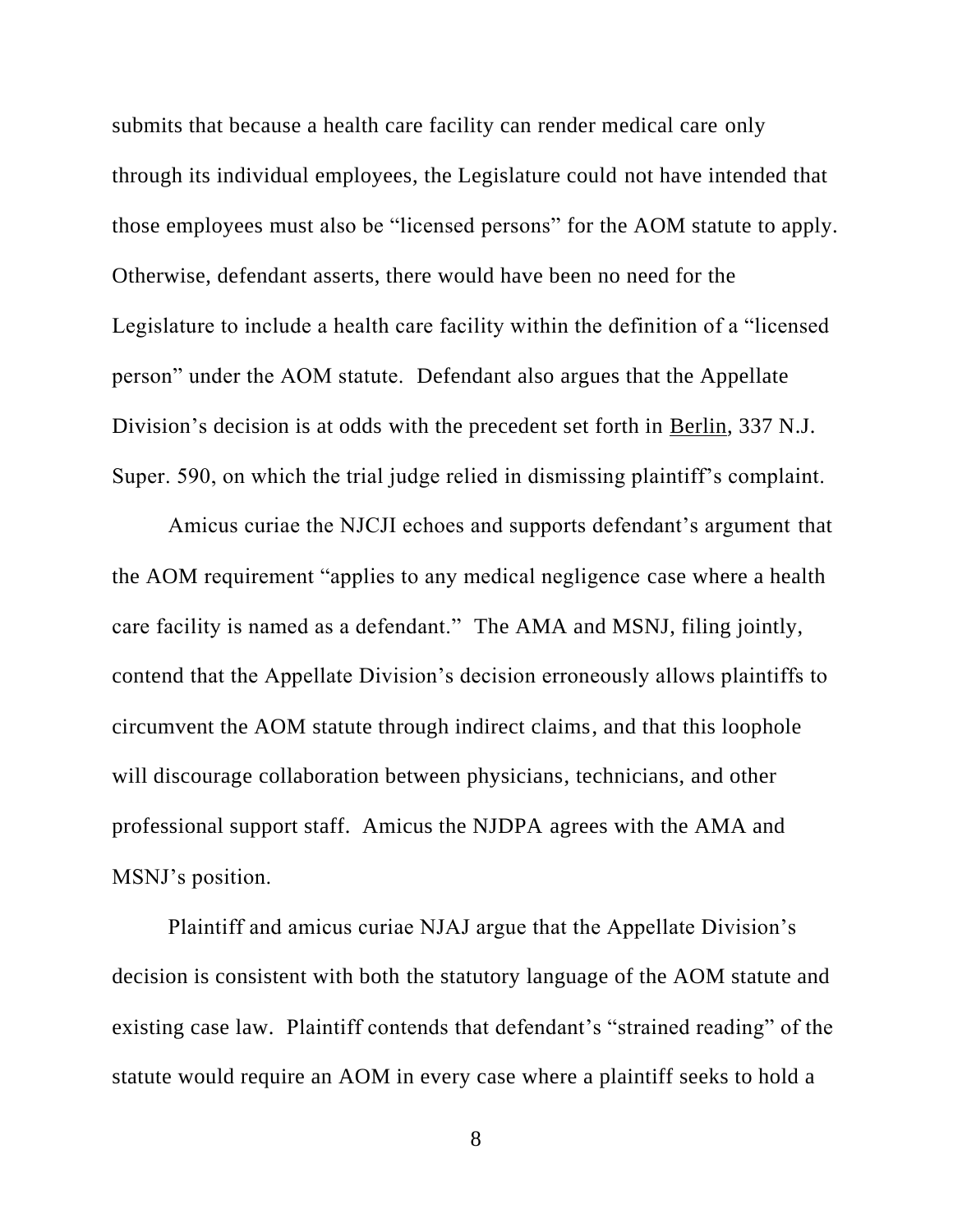health care facility vicariously liable, even where the alleged negligent conduct does not implicate any standard of medical care, such as when a hospital cafeteria employee negligently spills hot water on another person. Rather, plaintiff asserts, the AOM requirement is triggered by "a licensed person's act within the licensed person's profession or occupation and not the imposition of vicarious liability, a legal construct."

# III.

The question before us is whether the AOM statute applies where a plaintiff asserts only that a licensed healthcare facility was vicariously liable for the negligent acts of its unlicensed employee. We begin by reviewing the AOM statute and then turn to the principles of vicarious liability.

# A.

"[E]nacted as part of a tort reform package designed to 'strike[] a fair balance between preserving a person's right to sue and controlling nuisance suits,'" the AOM statute requires plaintiffs in professional negligence actions "to provide an affidavit from an appropriate licensed professional attesting to the merit of plaintiffs' claims." Palanque v. Lambert-Woolley, 168 N.J. 398, 404 (2001) (alteration in original) (quoting Office of the Governor, News Release 1 (June 29, 1995)). Specifically, the AOM Statute provides that

> [i]n any action for damages for personal injuries, wrongful death or property damage resulting from an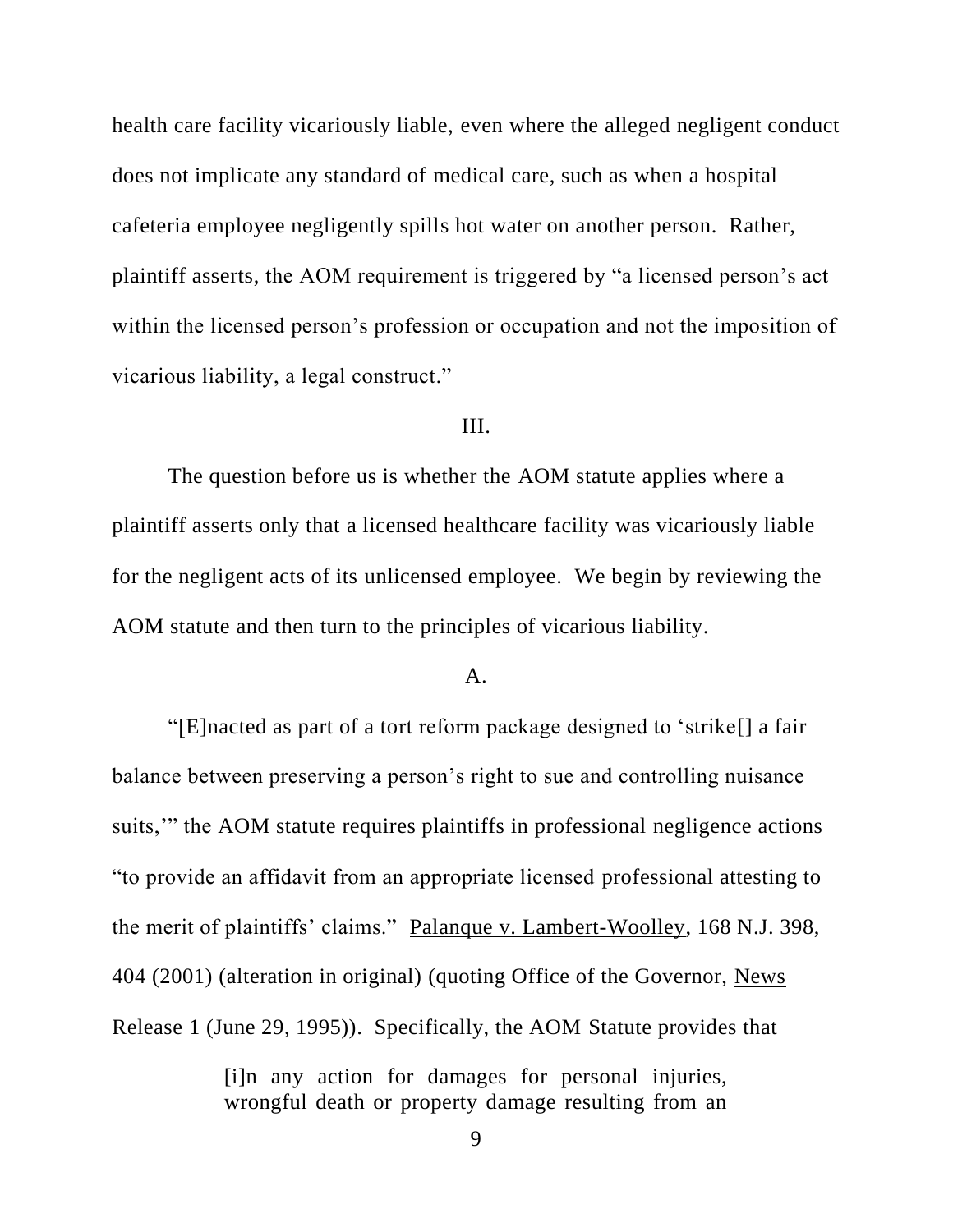alleged act of malpractice or negligence by a licensed person in his profession or occupation, the plaintiff shall, within 60 days following the date of filing of the answer to the complaint by the defendant, provide each defendant with an affidavit of an appropriate licensed person that there exists a reasonable probability that the care, skill or knowledge exercised or exhibited in the treatment, practice or work that is the subject of the complaint, fell outside acceptable professional or occupational standards or treatment practices.

#### [N.J.S.A. 2A:53A-27.]

The statute explicitly limits the term "licensed person" to an accountant; an architect; an attorney admitted to practice law in New Jersey; a dentist; an engineer; a physician in the practice of medicine or surgery; a podiatrist; a chiropractor; a registered professional nurse; a physical therapist; a land surveyor; a registered pharmacist; a veterinarian; an insurance producer; a certified midwife, certified professional midwife, or certified nurse midwife; a licensed site remediation professional; and "a health care facility as defined in [N.J.S.A. 26:2H-2]." N.J.S.A. 2A:53A-26. N.J.S.A. 26:2H-2(a), in turn, defines "health care facility" as a "facility or institution, whether public or private, that is engaged principally in providing services for health maintenance organizations, diagnosis, or treatment of human disease, pain, injury, deformity, or physical condition, including, but not limited to, a general hospital." The parties agree that defendant is a licensed "health care facility" under the AOM statute.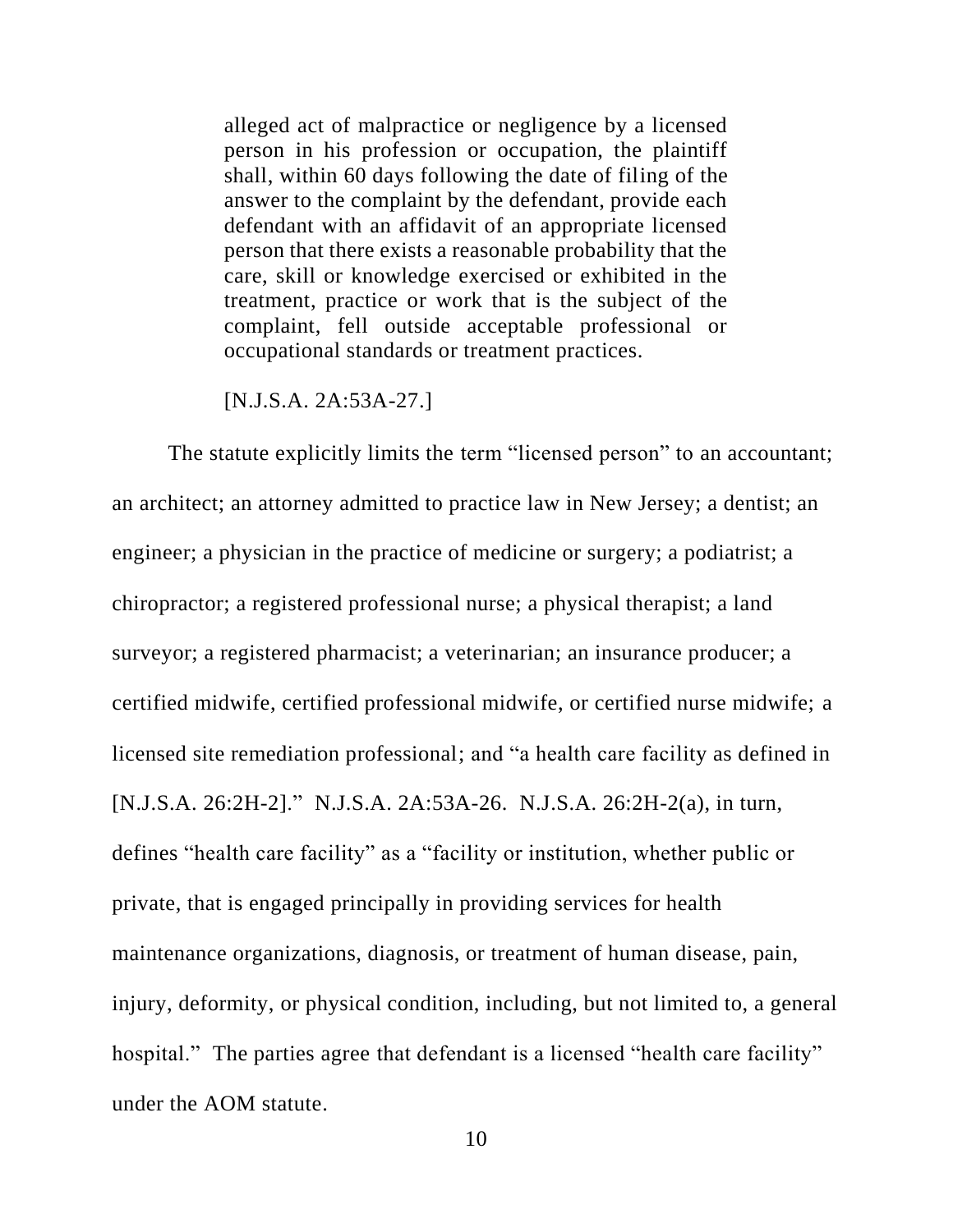In an action alleging medical malpractice, the affiant providing an AOM must satisfy the requirements of Section 41 of the Patients First Act of 2004, N.J.S.A. 2A:53A-27, which "provides that an expert must have the same type of practice and possess the same credentials, as applicable, as the defendant health care provider, unless waived by the court." Meehan v. Antonellis, 226 N.J. 216, 231 (2016) (quoting A. Appropriations Comm. Statement to A. 50 2 (2004)). In all other cases, the affiant "must have particular expertise in the general area or specialty involved in the action, as evidenced by board certification or by devotion of the person's practice substantially to the general area or specialty involved in the action for a period of at least five years." Id. at 230 (quoting N.J.S.A. 2A:53A-27). Failure to submit the required affidavit "shall be deemed a failure to state a cause of action" and may result in dismissal of an otherwise meritorious claim. N.J.S.A. 2A:53A-29; see Ferreira, 178 N.J. at 154.

This Court has recognized that, by enacting the AOM statute, the Legislature did not intend to "create a minefield of hyper-technicalities in order to doom innocent litigants possessing meritorious claims." Ferreira, 178 N.J. at 151 (quoting Mayfield v. Cmty. Med. Assocs., P.A., 335 N.J. Super. 198, 209 (App. Div. 2000)). We therefore fashioned two equitable remedies to "temper the draconian results of an inflexible application of the statute." Ibid.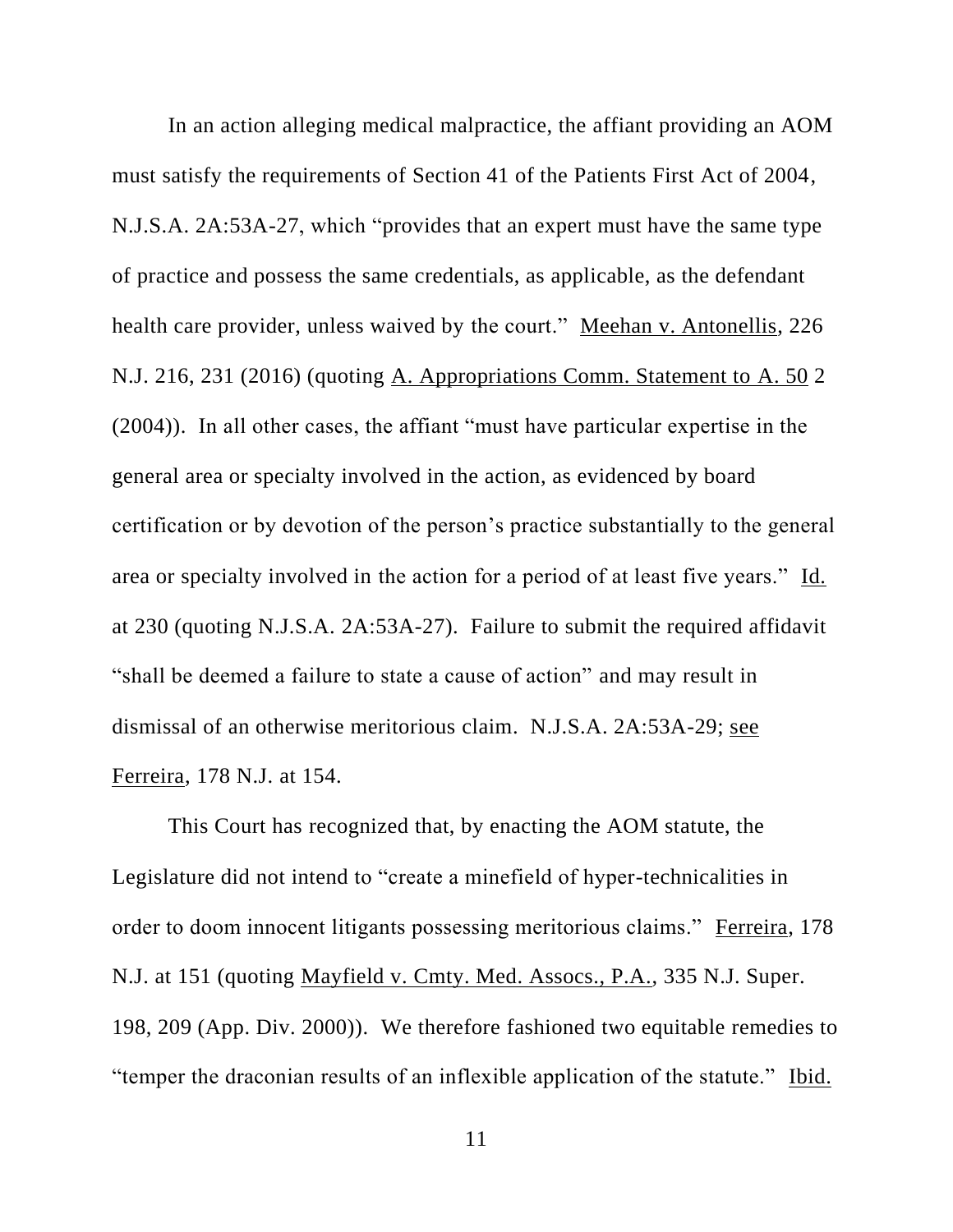First, "a complaint will not be dismissed if the plaintiff can show that he has substantially complied with the [AOM] statute." Ibid. Second, "a complaint will be dismissed without prejudice if there are extraordinary circumstances to explain noncompliance." Ibid. However, plaintiff does not invoke those equitable remedies, and neither is applicable to the present matter. Instead, plaintiff claims the AOM statute does not apply here because he asserts only that a licensed healthcare facility was vicariously liable for the negligent acts of its unlicensed employee. We must therefore examine the AOM statute in the context of plaintiff's vicarious liability claim against defendant.

### B.

"Although as a general rule of tort law, liability must be based on personal fault," under the doctrine of respondeat superior an employer will be held vicariously liable "for the negligence of an employee causing injuries to third parties, if, at the time of the occurrence, the employee was acting within the scope of his or her employment." Carter v. Reynolds, 175 N.J. 402, 408- 09 (2003). To establish vicarious liability, a plaintiff must demonstrate "(1) that a master-servant relationship existed and (2) that the tortious act of the servant occurred within the scope of that employment." Id. at 409. We assume for purposes of resolving the issue raised in this appeal that plaintiff establishes both.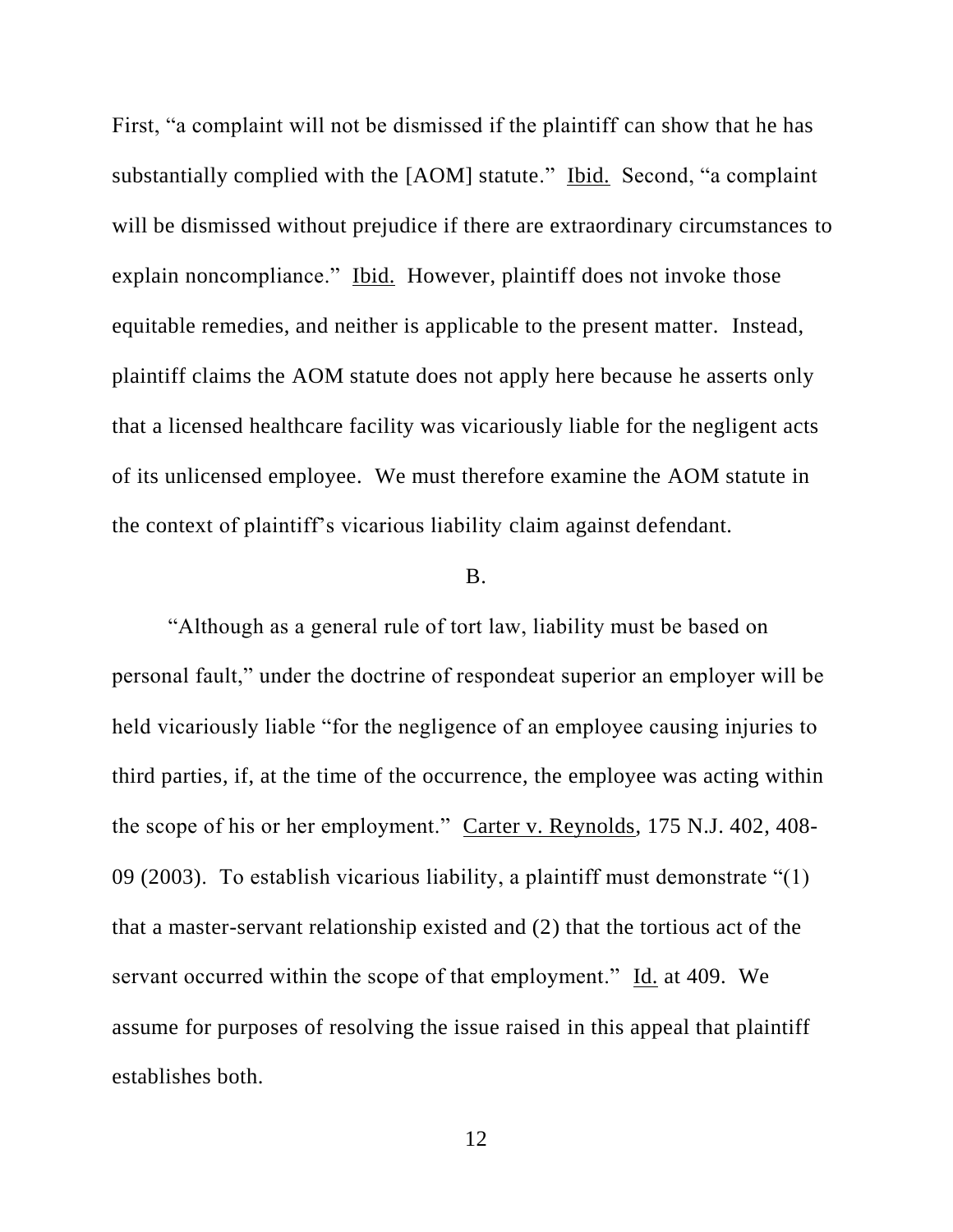This case poses the question of whether an AOM is required to maintain a negligence claim premised solely on a theory of respondeat superior for the alleged conduct of a technician who is not a "licensed person" under the AOM statute. Although this Court has not previously addressed that precise legal question, our courts have grappled with applying the AOM statute to vicarious liability claims in other situations that we find instructive.

In Berlin, a municipality sued an engineering firm for the negligence of its employee-hydrogeologist in the siting of a water well. 337 N.J. Super. at 592, 597. Proceeding solely under a theory of vicarious liability, the municipality proffered an affidavit from an expert hydrogeologist, who is not a licensed person under the AOM statute. Id. at 597. However, the engineering firm argued that an affidavit from a licensed engineer was required to satisfy the statute. Id. at 592. Applying the doctrine of substantial compliance, the Appellate Division held that the plaintiff's expert hydrogeologist was "the 'appropriate licensed person,' despite the fact that only the engineering firm was sued," because "[t]he liability pressed against the engineering firm [was] solely vicarious." Id. at 598. In other words, the court found that vicarious liability claims are tethered to the AOM requirements as to the alleged employee, not the employer.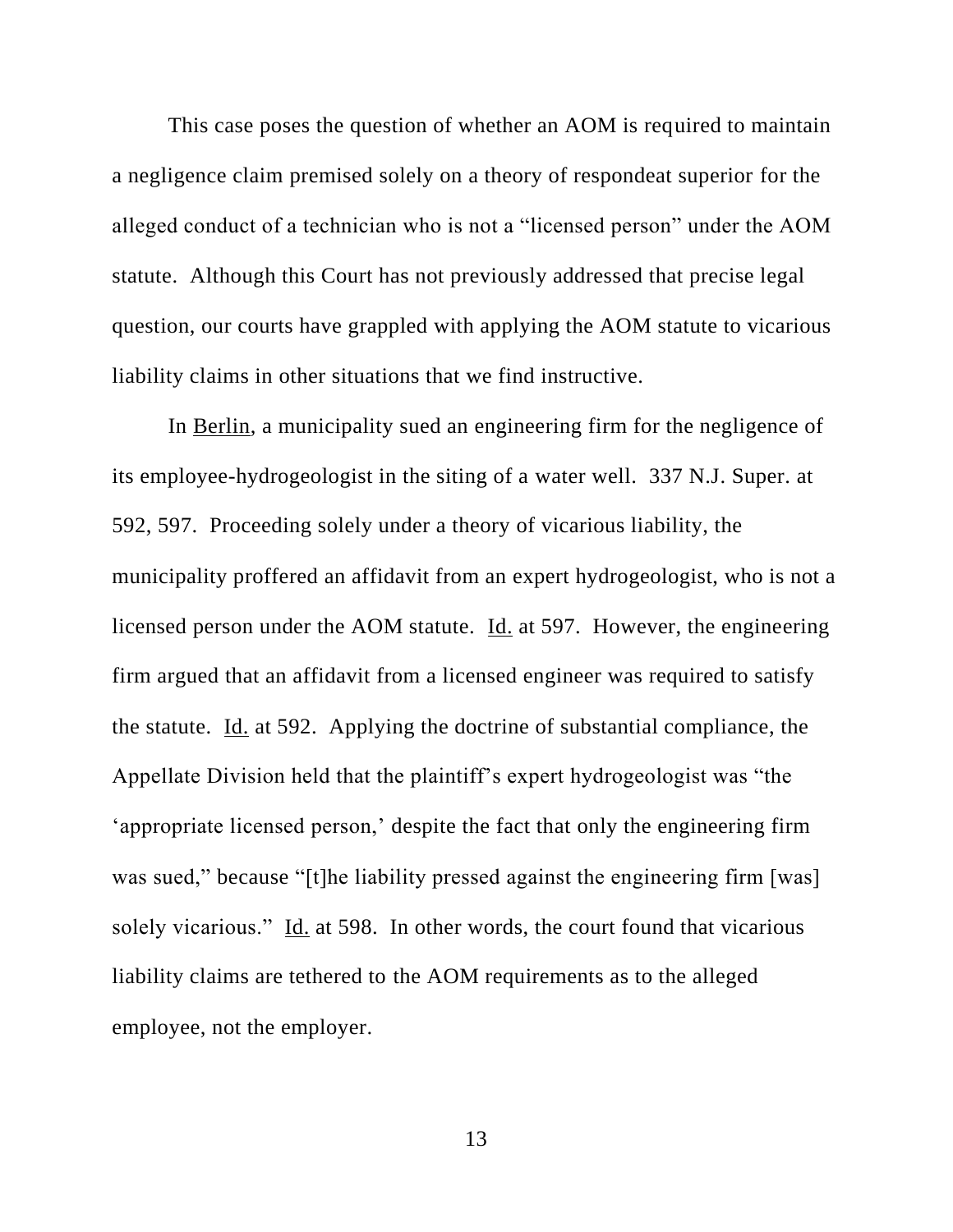The Appellate Division later characterized claims premised solely on "theories of vicarious liability or agency that do not implicate the standards of care of the defendant's profession" as an exception to the statutory AOM requirement. Hill Int'l Inc. v. Atl. City Bd. of Educ., 438 N.J. Super. 562, 591 (App. Div. 2014). Citing its prior decision in Berlin, the court suggested that an AOM would be required only where the vicarious liability claim asserted against a professional entity was premised on the allegedly negligent conduct of an employee who qualified as a "licensed person" under the AOM statute. Id. at 592-93. The court reasoned that, under those circumstances, "the plaintiff would need to obtain an AOM from an expert with the same kind of professional license as the negligent employee or agent." Ibid.

Indeed, Shamrock Lacrosse, Inc. v. Klehr, Harrison, Harvey, Branzburg & Ellers, LLP, 416 N.J. Super. 1 (App. Div. 2010), presented the Appellate Division with that exact scenario. An athletic equipment company sued two law firms alleging "negligent omissions by a [deceased] patent attorney who had worked, in succession," at both firms. Id. at 4. The plaintiff contended it was not required to provide an AOM because only individual attorneys, not law firms, are considered "licensed persons" under N.J.S.A. 2A:53A-26(c). Id. at 16. The court rejected that argument, finding that if the "plaintiff's reading of the statute were accepted, that individualized protection would provide no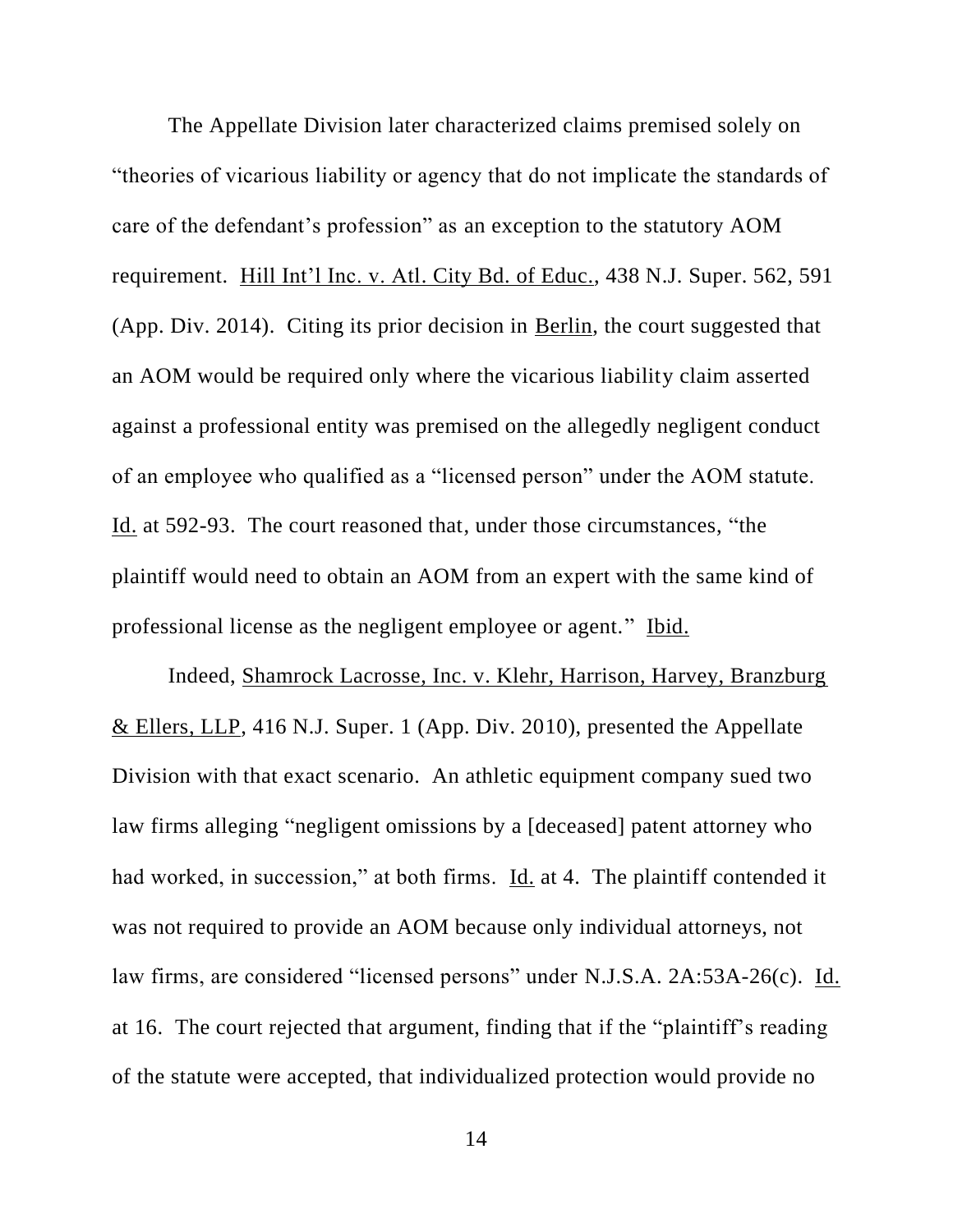solace to a law firm that could have vicarious liability for the actions or inactions of the licensed attorneys employed by, or affiliated with, that firm." Id. at 22.

The court reasoned that the AOM statute specifically "contemplates such potential vicarious liability" by "mak[ing] the affidavit requirement applicable to 'any action for damages . . . resulting from an alleged act of malpractice or negligence by a licensed person in his profession or occupation.'" Id. at 23 (quoting N.J.S.A. 2A:53A-27). Because the allegedly negligent employee was a duly licensed patent attorney authorized to practice in New Jersey, the court held that the AOM requirement applied to the plaintiff's lawsuit against the defendant law firms. Id. at 26-27.

Finally, in McCormick v. State, the Appellate Division concluded that an AOM is "required when the plaintiff's claim of vicarious liability hinges upon allegations of deviation from professional standards of care." 446 N.J. Super. 603, 615 (App. Div. 2016). In McCormick, a prisoner sued the State alleging negligent treatment by prison medical staff. Id. at 609. Although the plaintiff argued he was not required to serve an AOM on the State because it was "literally not a 'licensed person'" under the statute, the court rejected that "hyper-literal reading." Id. at 610-12.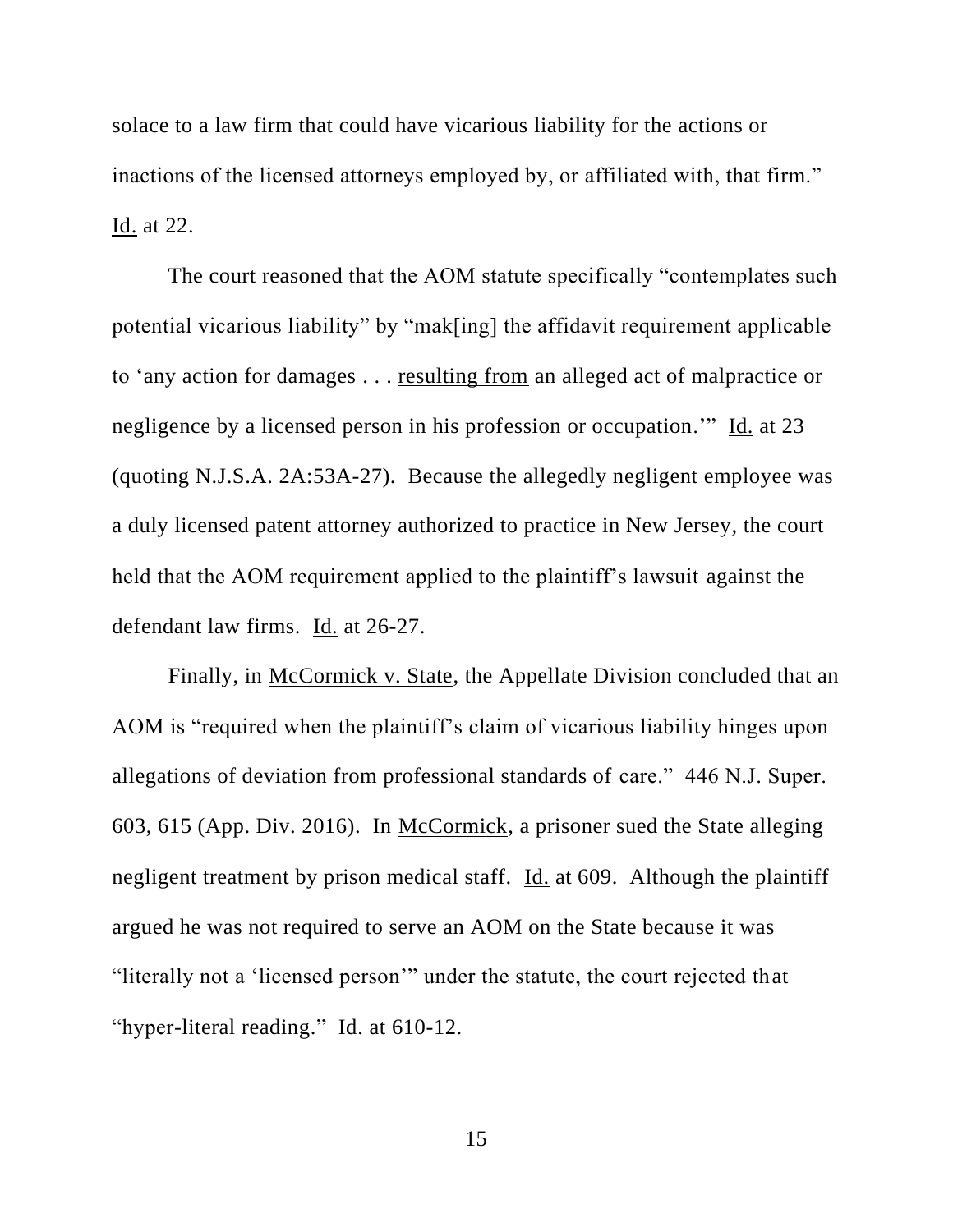Instead, the court "focus[ed] on the nature of the underlying conduct of the medical personnel" who treated the plaintiff, noting that "[t]he State employs or utilizes through contracts a host of licensed professionals," including "doctors, nurses, therapists, counselors, engineers, and . . . other licensees encompassed within the broad sweep of the AOM statute." Id. at 613. If those professionals "engage in harmful conduct that deviates from the standards of care of their respective fields of licensure, and a plaintiff claims that the defendant public entity is liable for that harm under agency principles, then an AOM from an appropriate qualified person is necessary to support the lawsuit." Ibid. Conversely, if such a licensed professional "engages in some other form of negligent conduct that does not implicate professional standards of care, then no AOM is required." Id. at 614.

McCormick recognized that an AOM is required only "when the plaintiff's claim of vicarious liability hinges upon allegations of deviation from professional standards of care by licensed individuals who worked for the named defendant." 446 N.J. Super. at 615 (emphasis added). Both McCormick and Shamrock Lacrosse suggest that an AOM is needed to maintain claims of vicarious liability against unlicensed entities premised on the alleged professional negligence of their licensed employees. In both instances, the court concluded that the claims fell within the purview of the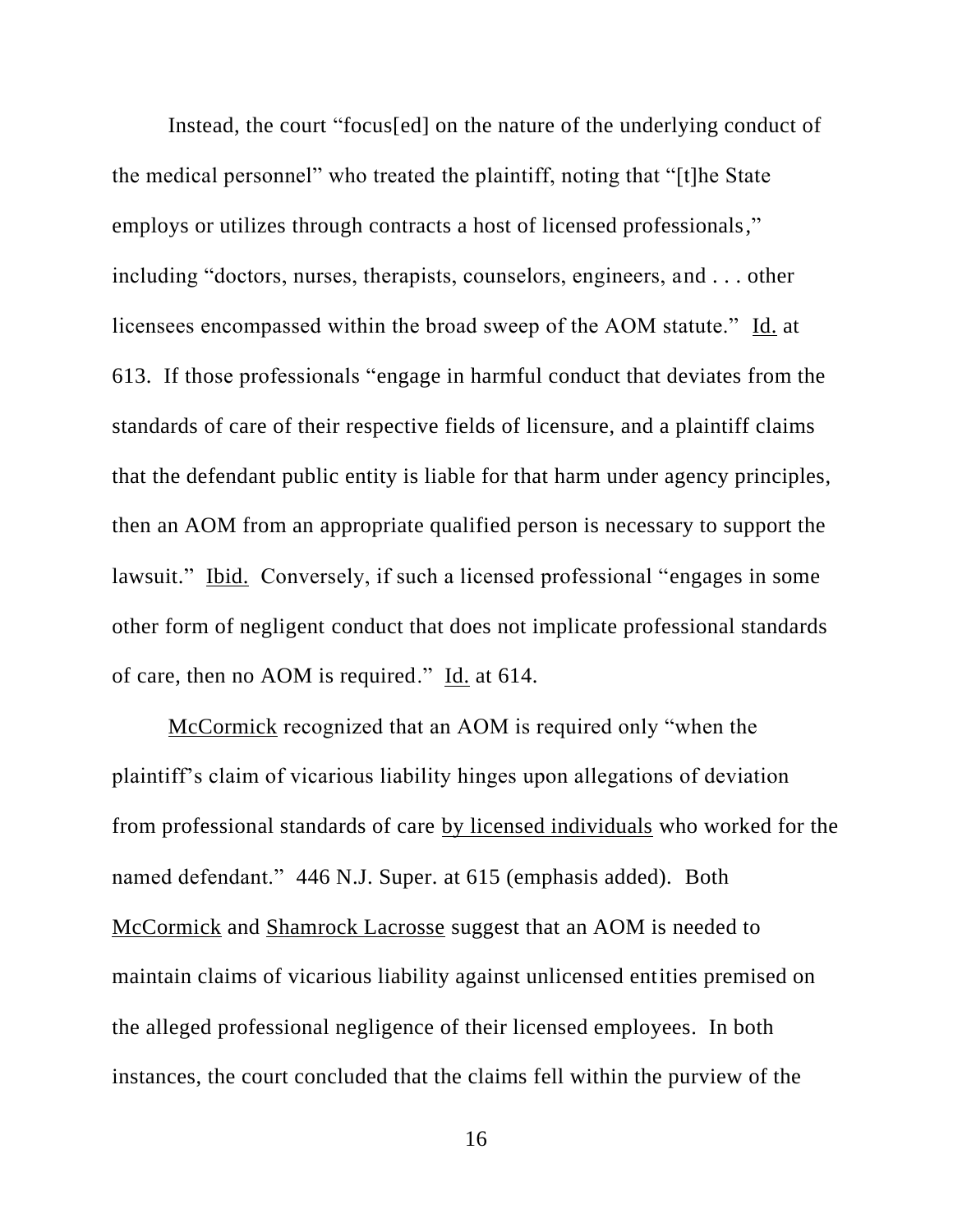AOM statute by focusing "on the nature of the underlying conduct" responsible for the plaintiffs' injuries. See id. at 613. Because the allegedly negligent employees were "licensed persons" under the statute, an AOM was required, regardless of the unlicensed status of their employers.

### IV.

Informed by those principles, we turn to the question presented by this appeal: whether an AOM must be served on an employer who is a "licensed person" within the meaning of the AOM statute to support a vicarious liability claim predicated on alleged negligence by an employee who is not a licensed person. The question requires us to interpret the precise terms of the AOM statute by looking to the familiar principles of statutory interpretation. "The objective of that task 'is to discern and effectuate the intent of the Legislature.'" Shelton v. Restaurant.com, Inc., 214 N.J. 419, 428-29 (2013) (quoting Murray v. Plainfield Rescue Squad, 210 N.J. 581, 592 (2012)). Because "the best indicator of that intent is the statutory language," we begin our inquiry with the text of the AOM statute. DiProspero v. Penn, 183 N.J. 477, 492 (2005).

Under the plain language of N.J.S.A. 2A:53A-27, the AOM requirement applies only where (1) a plaintiff's claim is for personal injuries, wrongful death, or property damages, (2) the personal injuries, wrongful death, or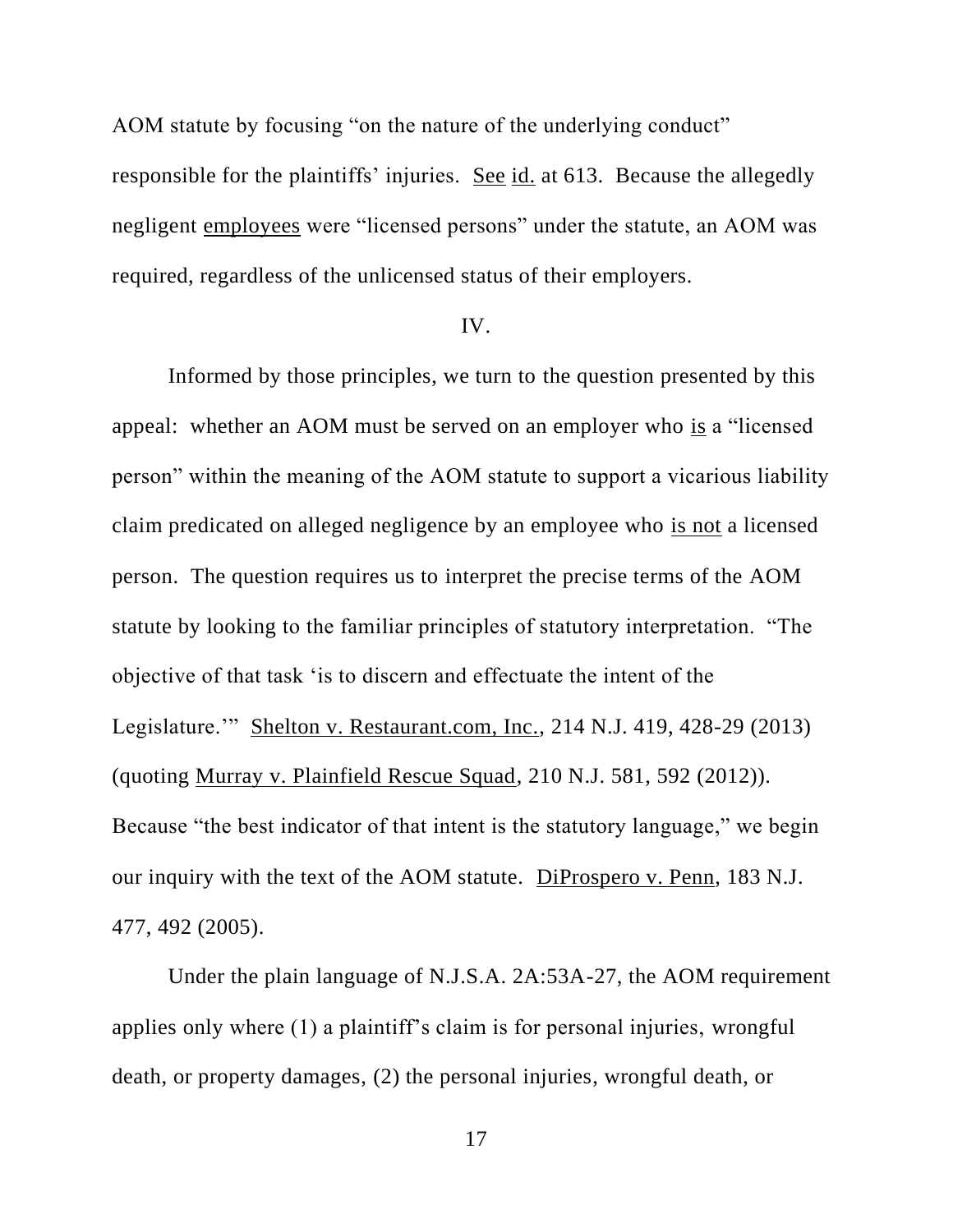property damages result from an alleged act of malpractice or negligence, and (3) the alleged act of malpractice or negligence is carried out by a licensed person in the course of practicing the person's profession. In this case, both the first and second requirements of the statute apply to plaintiff's claim: he alleges that defendant's employee caused him serious personal injuries by "deviat[ing] from accepted standards of medical care." However, plaintiff's vicarious liability claim against defendant does not satisfy the AOM statute's third element because the alleged act of "malpractice or negligence" was not committed by a "licensed person."

The wording of the AOM statute anticipated vicarious liability claims such as plaintiff's by "mak[ing] the affidavit requirement applicable to 'any action for damages . . . resulting from an alleged act of malpractice or negligence by a licensed person in his profession or occupation.'" Shamrock Lacrosse, 416 N.J. Super. at 23 (quoting N.J.S.A. 2A:53A-27). Plaintiff does not allege that his injuries resulted from the "malpractice or negligence" of defendant, which he concedes is a "licensed person" under N.J.S.A. 2A:53A-26. Rather, plaintiff contends that the radiology technician's alleged negligence is properly attributed to defendant under the doctrine of respondent superior, because of the established employer-employee relationship. Because the alleged injury does not "result from" an act committed "by a licensed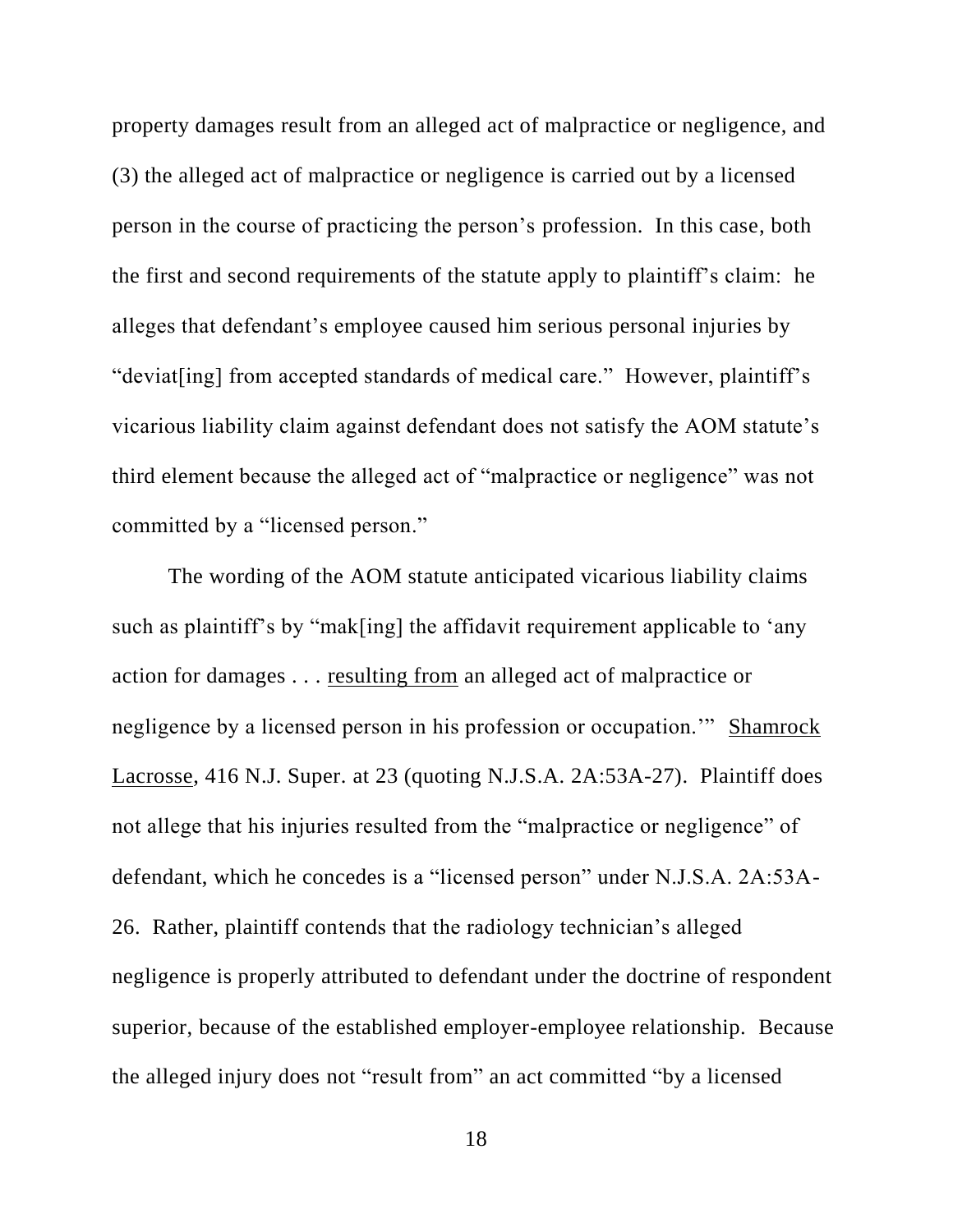person in his profession or occupation," an AOM is not required to maintain plaintiff's claim. See N.J.S.A. 2A:53A-27. This reading accords with the Appellate Division cases discussed above, which focused "on the nature of the underlying conduct responsible for the plaintiffs' injuries." See McCormick, 446 N.J. Super. at 615.

Our interpretation, moreover, is consistent with the statute's legislative history. During the initial drafting process, committee amendments were made to "limit the professions to which the bill applies from all professions licensed under Title 45 of the Revised Statutes," to nine individual professions and a "health care facility."<sup>7</sup> A. Ins. Comm. Statement to S. 1493 1-2 (June 1, 1995). The Legislature has since amended the AOM statute three times to expand the definition of "licensed person," most recently in 2019,<sup>8</sup> but has declined to include a "radiology technician" in any of those amendments. It is not for us to expand the carefully circumscribed list of professions to which the Legislature has elected to apply the AOM requirement.

<sup>&</sup>lt;sup>7</sup> The 1995 Act defined "licensed persons" as an accountant, an architect, an attorney admitted to practice law in New Jersey, a dentist, an engineer, a physician in the practice of medicine or surgery, a podiatrist, a chiropractor, a registered professional nurse, and a health care facility. See S. 1493 (1995).

 $8 \text{ See } L$ . 2001, c. 372, § 1 (adding a physical therapist, land surveyor, veterinarian, pharmacist, and insurance producer); L. 2010, c. 88, § 1 (adding a certified midwife, certified professional midwife, or certified nurse midwife); L. 2019, c. 263, § 2 (adding a licensed site remediation professional).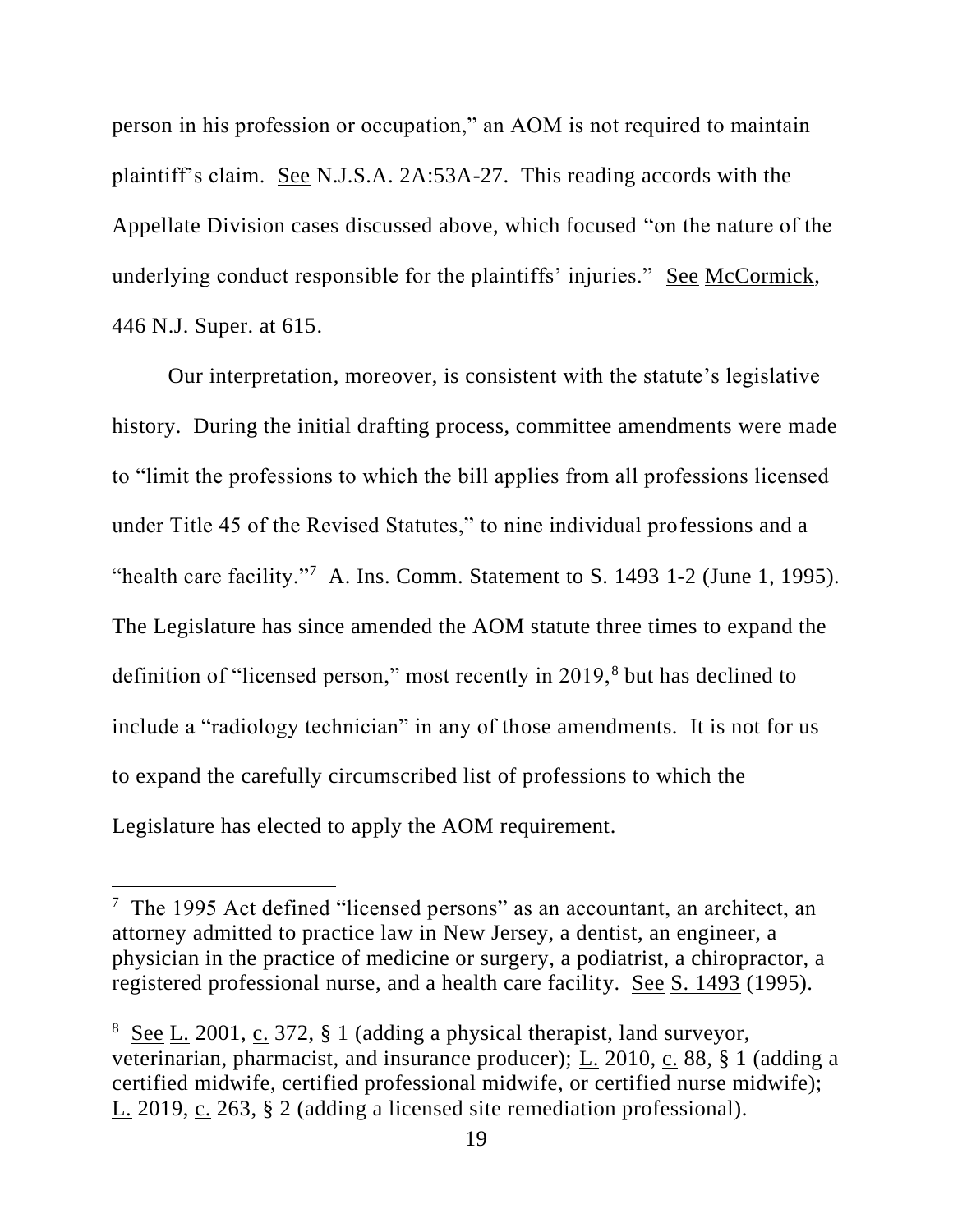V.

In conclusion, we hold that the AOM statute does not require submission of an AOM to maintain a vicarious liability claim against a licensed health care facility based on the conduct of its non-licensed agents or employees. We repeat that plaintiff does not raise any direct claims against the hospital for negligent hiring, training, or supervision of the non-licensed employee. Plaintiff does not dispute that, had he pursued such a direct claim, it would have been properly dismissed for failure to provide a timely AOM. But plaintiff's purely vicarious claim may go forward.

We further note that, although plaintiff may pursue his claim without submission of an AOM from a licensed expert, our holding in no way relieves him of the burden of demonstrating John Doe's professional negligence at trial. "To prove medical malpractice . . . 'a plaintiff must present expert testimony establishing (1) the applicable standard of care; (2) a deviation from that standard of care; and (3) that the deviation proximately caused the injury.'" Nicholas v. Mynster, 213 N.J. 463, 478 (2013) (quoting Gardner v. Pawliw, 150 N.J. 359, 375 (1997)); see N.J.R.E. 702 (providing that expert testimony is permitted to "assist the trier of fact to understand the evidence or to determine a fact in issue"). Plaintiff must therefore present expert testimony to aid the jury in understanding both how John Doe's actions